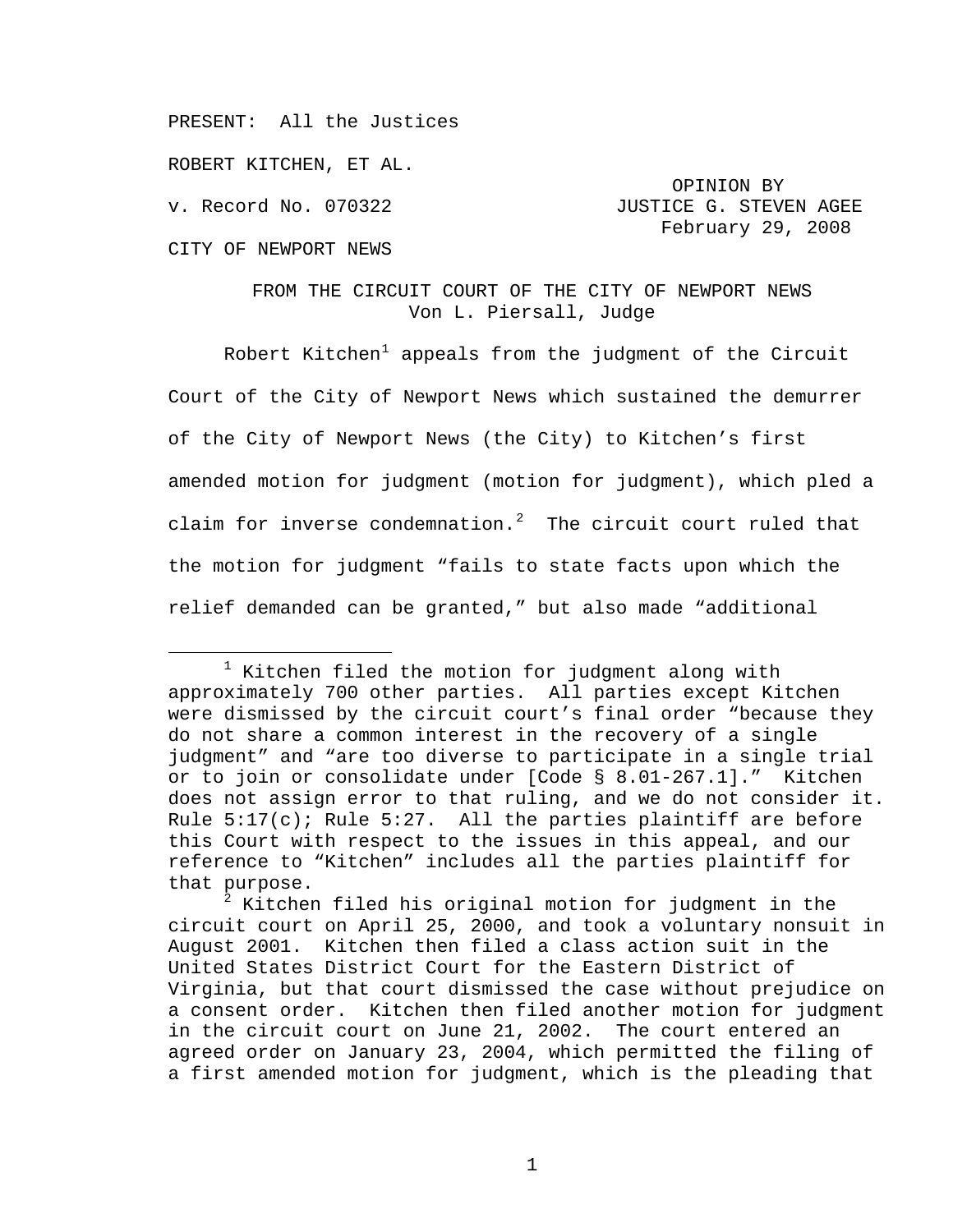rulings in the event of an appeal."  $3$  For the reasons set forth below, we will reverse the judgment of the circuit court.

I. Factual Background and Material Proceedings Below

On January 30, 2004, Kitchen filed the motion for judgment alleging the following as facts. On September 15-16, 1999, the City received heavy rains during Hurricane Floyd, resulting in flooding of the Brookside Subdivision, the Woodbridge Crossing Subdivision, and the Heatherwood Subdivision (collectively the "Subdivisions") within the City. In addition to the 1999 flooding from Hurricane Floyd, Kitchen alleged the Subdivisions "had been subjected to a series of frequent and regularly recurring flooding, inundations, and/or overflows of water . . . as a direct result of prior governmental action." Kitchen also averred that the City "caused such frequent and regularly recurring flooding of and overflow onto [the Subdivisions]; culminated in the catastrophic flooding on September 15-16, 1999; and [has] continued to cause regularly recurring flooding of and overflows in and about the aforesaid lands and premises

i

is subject of this appeal and is referenced herein as the "motion for judgment."

<span id="page-1-0"></span><sup>3</sup> Counts I-III of the motion for judgment are pertinent to this appeal. Counts IV-VII alleged various theories of negligence, but these counts were all dismissed by the circuit court in the final order, and Kitchen does not assign error to that ruling. Rule  $5:17(c)$ ; Rule  $5:27$ . We therefore only consider the assignments of error as to Counts I, II and III.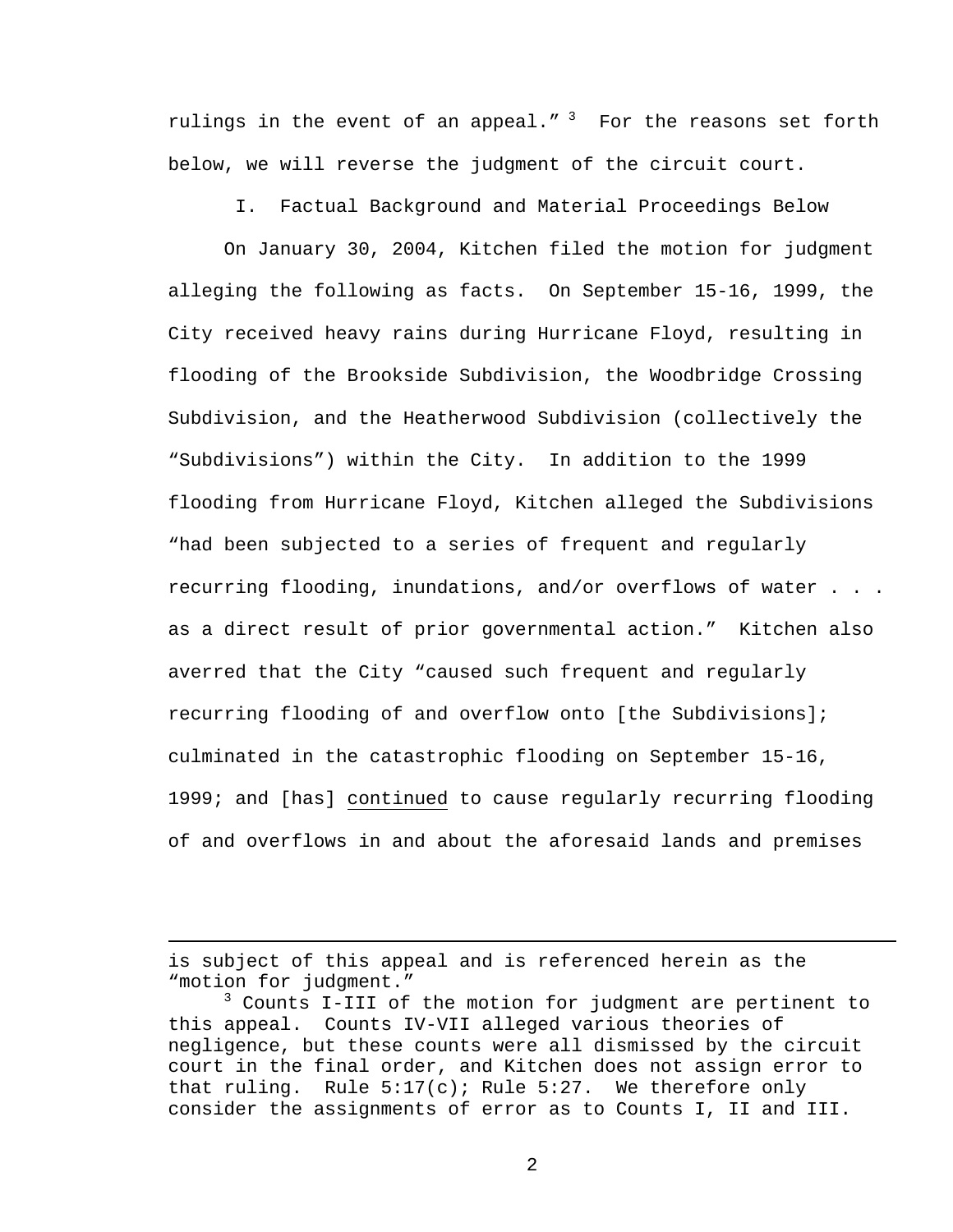on occasions since and after September 15-16, 1999." (Emphasis in original.)

Kitchen further alleged that the sloping topography and elevation above the Subdivisions caused water to converge into a creek identified as Jones Run. This watercourse runs through and adjacent to the Subdivisions and carries watershed runoff flowing through them. Jones Run is connected to Jones Pond, a body of water in the vicinity of and downstream from the Subdivisions, via a 60-inch pipe. Water from Jones Pond ultimately flows into the Warwick River. Kitchen contended that the City knew that Jones Run was the "sole conduit" for conveying storm water to Jones Pond and that the existing 60 inch pipe was "wholly undersized to adequately and sufficiently drain the watershed which empties into and through [the Subdivisions] under normal and ordinary conditions and circumstances."

Kitchen alleged the "City-permitted development" of land above the Subdivisions "substantially, dramatically, and critically increased the amount of water flowing down from the watershed through Jones Run behind [the Subdivisions] and into the Jones Pond 60-inch pipe conveyance system." Continuing, Kitchen also alleged that "the City intentionally and/or with reckless disregard for and with deliberate indifference to, the rights of the citizens, including Plaintiffs, ignored their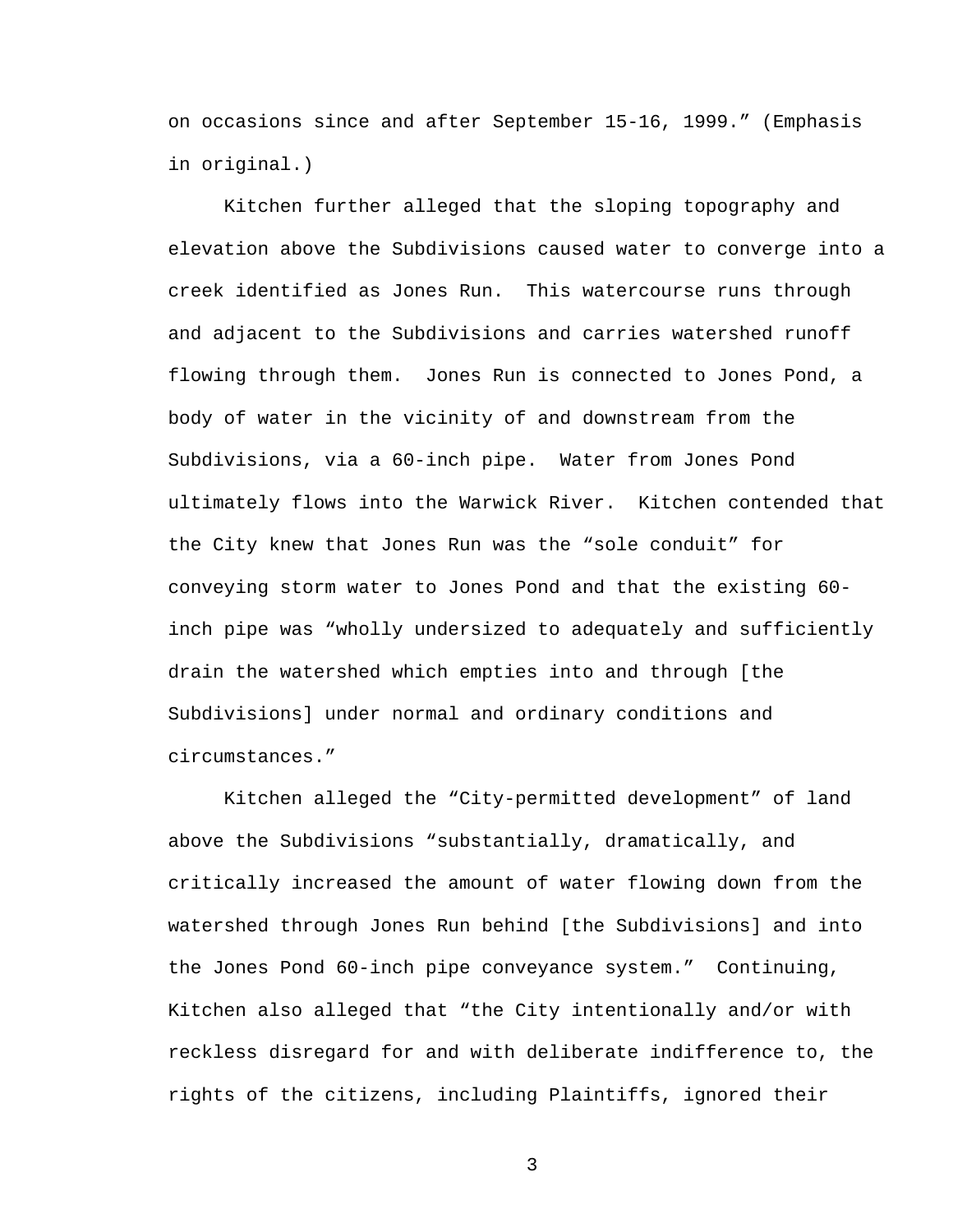protests and developed the land upstream from [the Subdivisions], without an adequate drainage system." Kitchen further pled that the City had actual notice that when it permitted development of the land above the Subdivisions, that development would cause an increase in the down-stream flow of water through Jones Run and ultimately into the Subdivisions.

The motion for judgment stated that during the two days of rain from Hurricane Floyd on September 15-16, 1999, the Subdivisions "received, sustained, and were otherwise subject to substantial and inundating flooding, which flooding was far more profound and egregious than any other flooding caused by Hurricane Floyd in the City and in similarly situated [s]ub[d]ivisions." Kitchen alleged the "catastrophic overflowing and flooding of Jones Run" was the cause of "extensive, substantial, and devastating damage to and loss of . . . lawfully owned real and personal property."

In Count I of the motion for judgment, Kitchen contended that the City's actions that resulted in the flooding effected a taking of private property without just compensation in violation of the Fifth Amendment of the United States Constitution, and sought damages under 42 U.S.C. § 1983. In Count II, Kitchen alleged a taking of property by the City without just compensation and sought "monetary compensation from the City under Article I, § 11 [of the Virginia Constitution]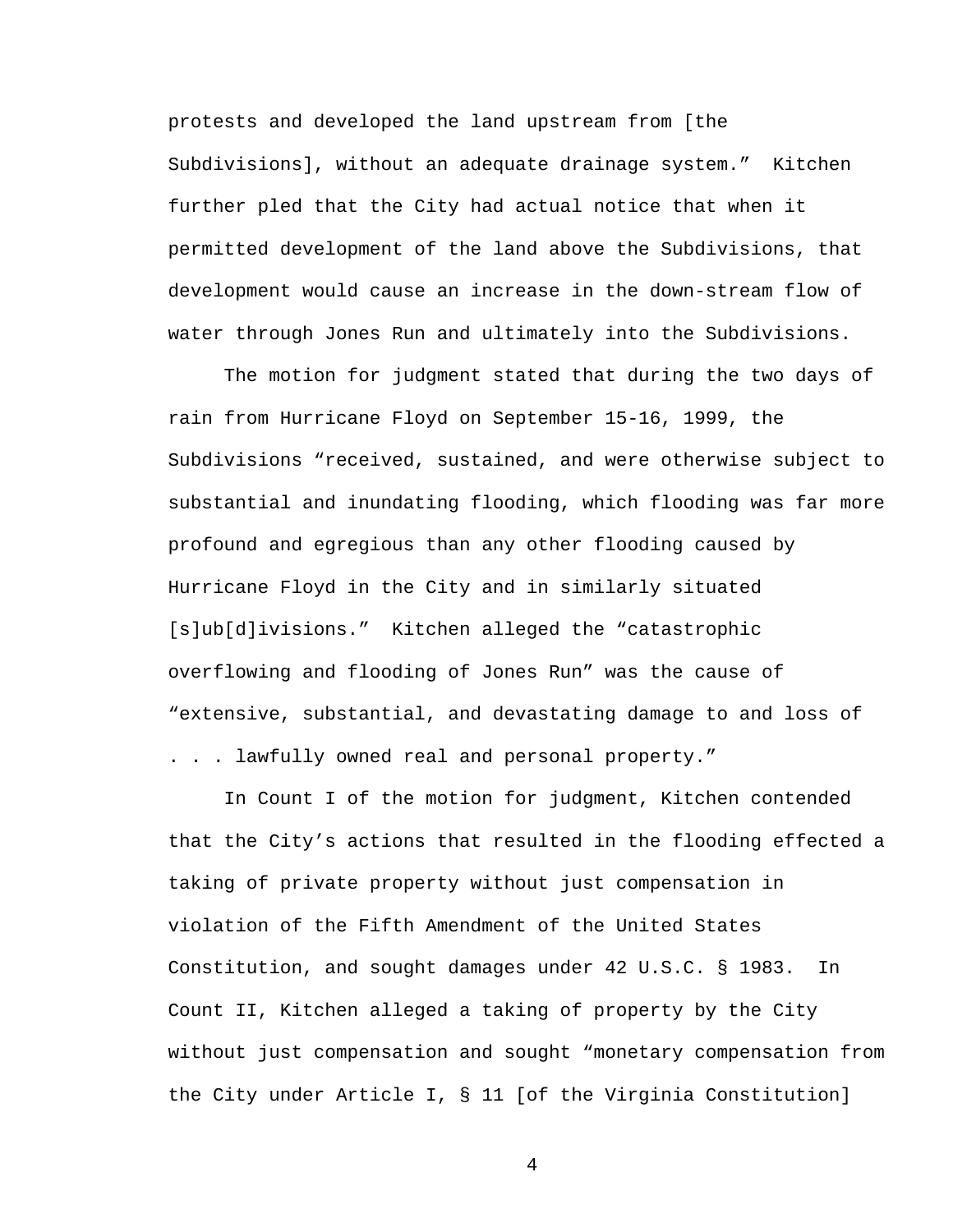'upon an implied contract' that the City will pay Plaintiffs 'such amount as would have been awarded if the property had been condemned under the eminent domain statute.' " (quoting from Burns v. Board of Supervisors, 218 Va. 625, 627, 238 S.E.2d 823, 825 (1977)). In Count III, Kitchen sought a declaratory judgment and requested damages for the alleged taking pursuant to Code § 8.01-187. Kitchen sought \$20,000,000 in compensatory damages, including pre-judgment and post-judgment interest.

The City responded by demurrer contending that the motion for judgment "fails to state a claim upon which relief can be granted." The City argued Count I should be dismissed because the federal takings claim was not ripe for consideration and because Kitchen failed to allege the deprivation of a federal right which was the result of a policy of the City. The City averred that Counts II and III should be dismissed because "an act of negligence committed by a government official may not form the basis for an action of inverse condemnation under state law." The City also argued Counts II and III should be dismissed because the alleged injuries for inverse condemnation "did not occur during the construction or operation of a public improvement" and that the exclusive remedy for inverse condemnation under state law is the procedure under Code § 8.01- 187.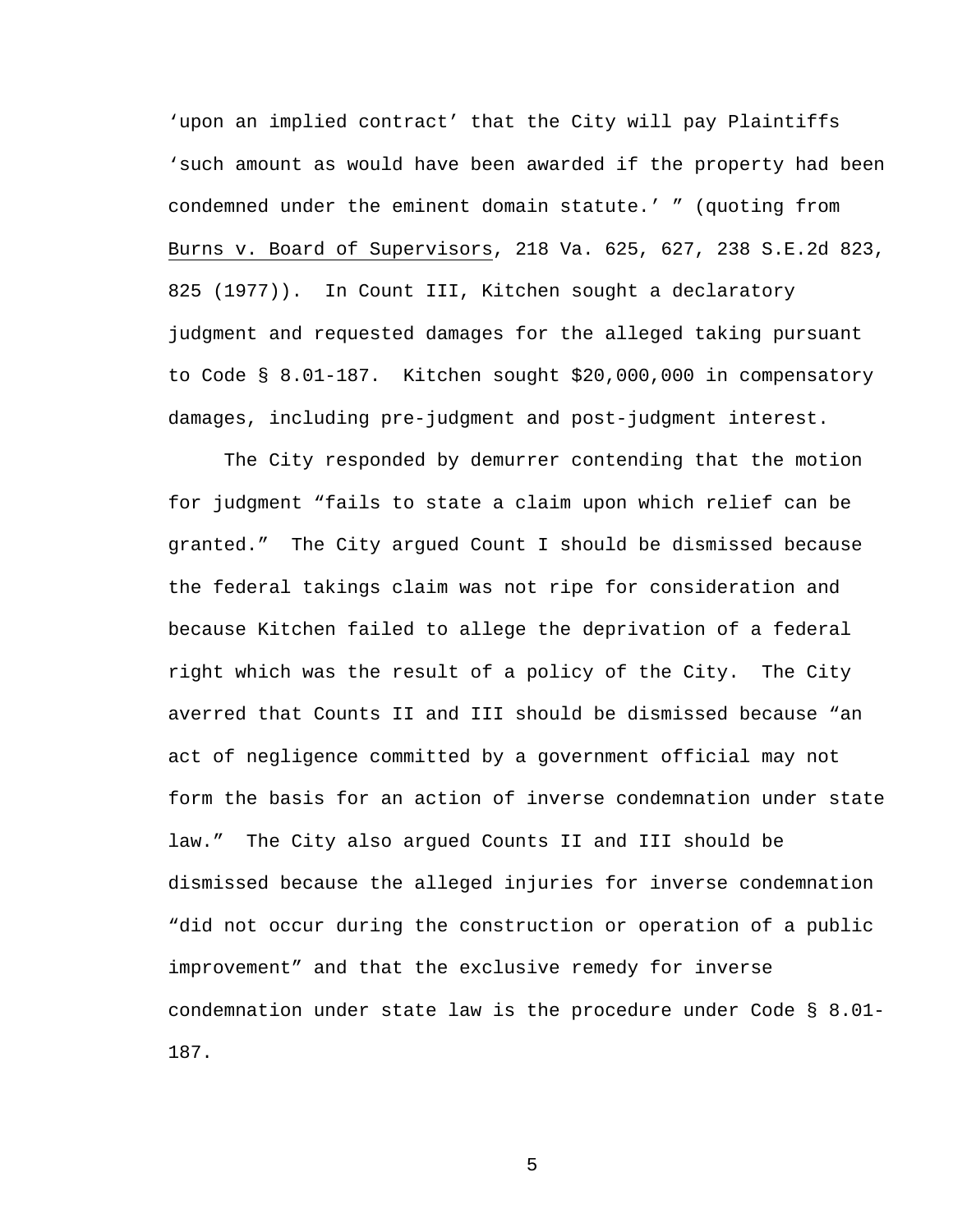The circuit court considered the demurrer and other motions at a hearing on December 29, 2005, but did not rule at that time. Apparently another hearing was held on April 25, 2006, in which the court announced its ruling from the bench sustaining the demurrer and Kitchen moved for leave to amend his motion for judgment. $4$  The circuit court later denied that motion in its final order "in light of the length of time this matter has been pending and the number of opportunities already afforded to the Plaintiffs to plead and re-plead their claims."

On November 7, 2006, the court entered the final order in which the City's demurrer was sustained and the motion for judgment was dismissed with prejudice. The final order stated with respect to Counts I, II and III:

[A]s a matter of law, a single occurrence of temporary flooding fails to state a cause of action, and . . . while the First Amended Motion for Judgment contains allegations of regularly recurring flooding, it fails to allege how frequently such flooding occurred; whether such flooding occurred in the same place and to the same extent as the flooding that occurred in September, 1999; whether all or only some of the same parcels of real estate were affected by the alleged previous flooding as were affected by the flooding that occurred in September, 1999; or whether the flooding which allegedly previously occurred was caused by the same mechanism as allegedly caused the flooding that occurred in September, 1999.

<span id="page-5-0"></span> $\overline{4}$ <sup>4</sup> A transcript of the April 25, 2006 hearing is not contained in the appellate record. Kitchen's brief on appeal asserts that "no court reporter was present" at that hearing. The court's final order of November 7, 2006 is the only indication in the appellate record that a hearing was conducted on April 25, 2006.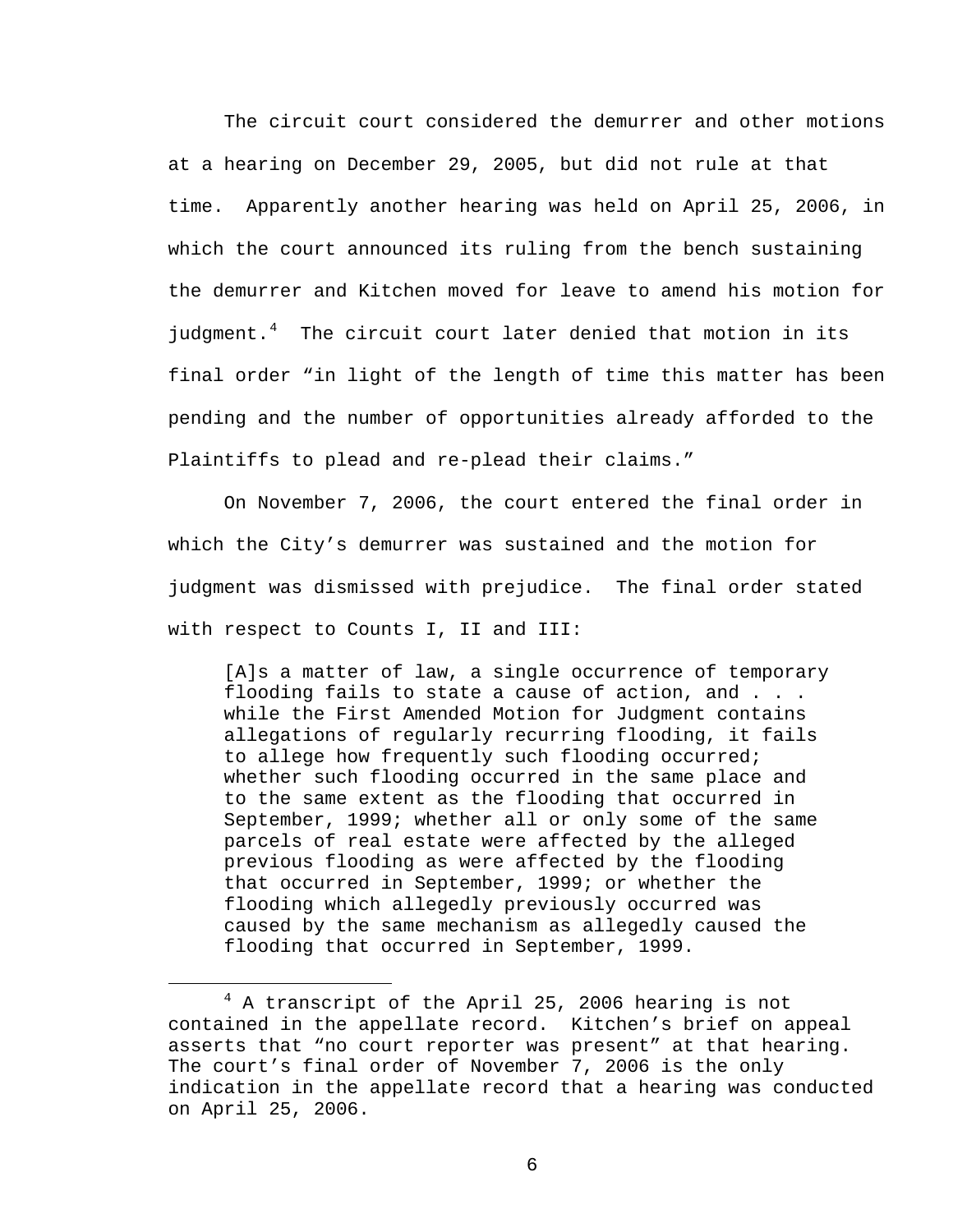Accordingly, the Court further FINDS that the First Amended Motion for Judgment fails to state facts upon which the relief demanded can be granted.

The circuit court then made "additional rulings in the event of an appeal to and review by the Virginia Supreme Court." First, the court held with respect to Count I, that "a claim under the Fifth Amendment . . . is not ripe for consideration."<sup>[5](#page-6-0)</sup> Second, the court ruled with respect to Count II, that "a claim for inverse condemnation . . . under Article I, Section 11, of the Virginia Constitution . . . fails to state a cause of action because [Code § 8.01-187] constitutes an inverse condemnation claimant's exclusive remedy against a municipal corporation." We awarded Kitchen this appeal.

## II. Standard of Review

We have often stated the standard of review for a circuit court's judgment sustaining a demurrer:

Because appellate review of the sustaining of a demurrer involves a matter of law, we review the trial

<span id="page-6-0"></span> $\frac{1}{5}$  $5$  At the hearing on December 29, 2005, counsel for Kitchen explained to the circuit court that the federal claims were originally filed in state court, nonsuited, and then refiled in federal court. Kitchen also explained that when he anticipated that the federal court would require the state takings claims to be adjudicated first, he "withdrew the suit from federal court and brought it back" to state court, including the federal Fifth Amendment claim. Kitchen, concerned about potential issues with the federal statute of limitations in his state court action, advised the circuit court, "I think the Court can rule that it's not ripe without dismissing it." Kitchen also asked the circuit court to "fashion a remedy that does not dismiss it but that keeps the claim in abeyance . . . pending the outcome of the state law claims."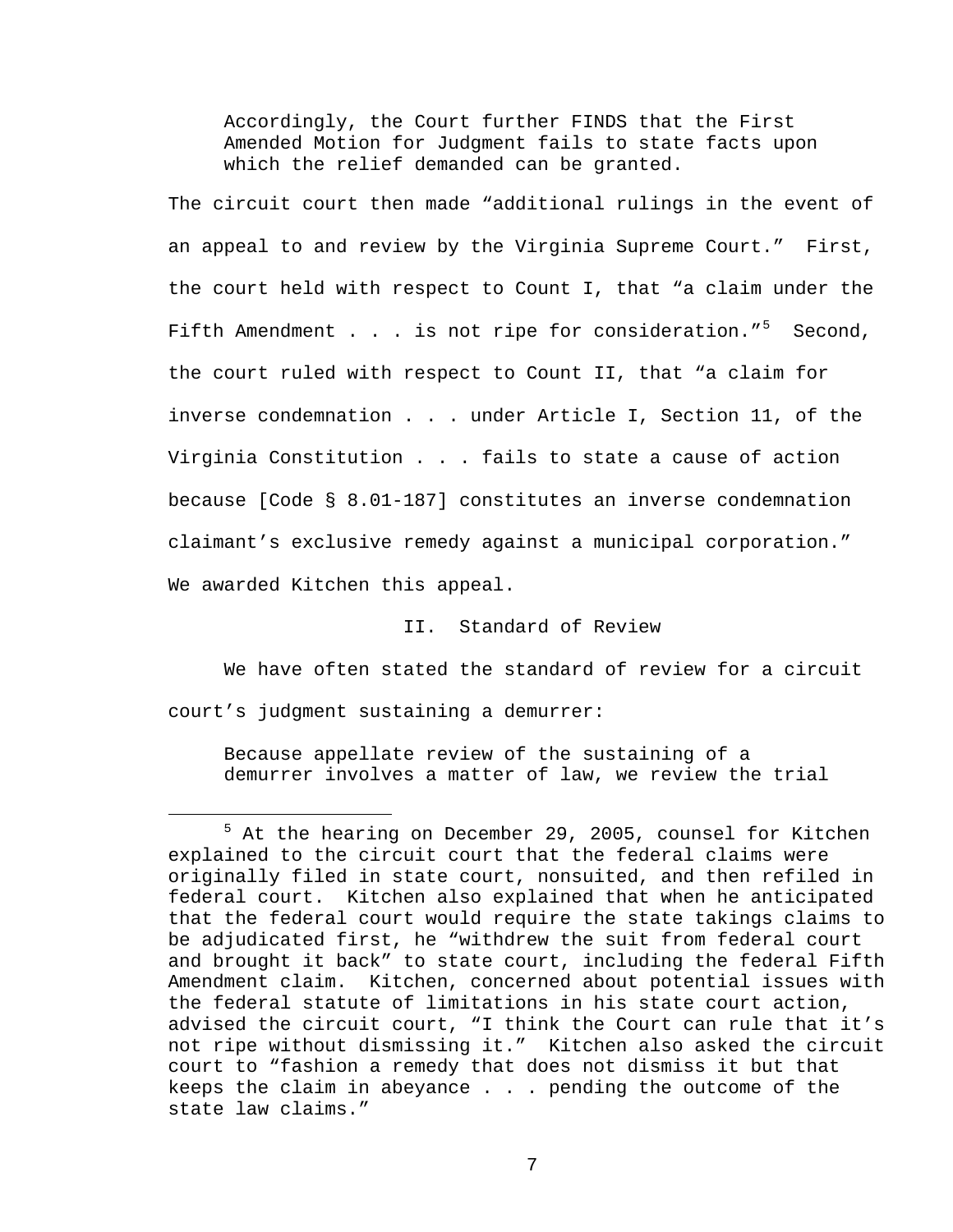court's judgment de novo. In doing so, we are required to address the same issue that the trial court addressed, namely whether the . . . motion for judgment alleged sufficient facts to constitute a foundation in law for the judgment sought, and not merely conclusions of law. To survive a challenge by demurrer, a pleading must be made with sufficient definiteness to enable the court to find the existence of a legal basis for its judgment. In other words, despite the liberality of presentation which the court will indulge, the motion must state a cause of action.

Hubbard v. Dresser, Inc., 271 Va. 117, 122-23, 624 S.E.2d 1, 4

(2006)(internal quotation marks and citations omitted). We have

also explained:

A demurrer tests the legal sufficiency of a pleading and can be sustained if the pleading, considered in the light most favorable to the plaintiff, fails to state a valid cause of action. We consider as admitted the facts expressly alleged and those which fairly can be viewed as impliedly alleged or reasonably inferred from the facts alleged.

Welding, Inc. v. Bland County Serv. Auth., 261 Va. 218, 226, 541 S.E.2d 909, 914 (2001) (citation omitted). We apply these standards to our review of the circuit court's final order in the case at bar.

#### III. ANALYSIS

On appeal, Kitchen makes four assignments of error. First, he argues the circuit court erred in sustaining the demurrer because Counts I, II and III of the motion for judgment did state a cause of action for inverse condemnation. Separately, Kitchen contends the circuit court erred in reaching the merits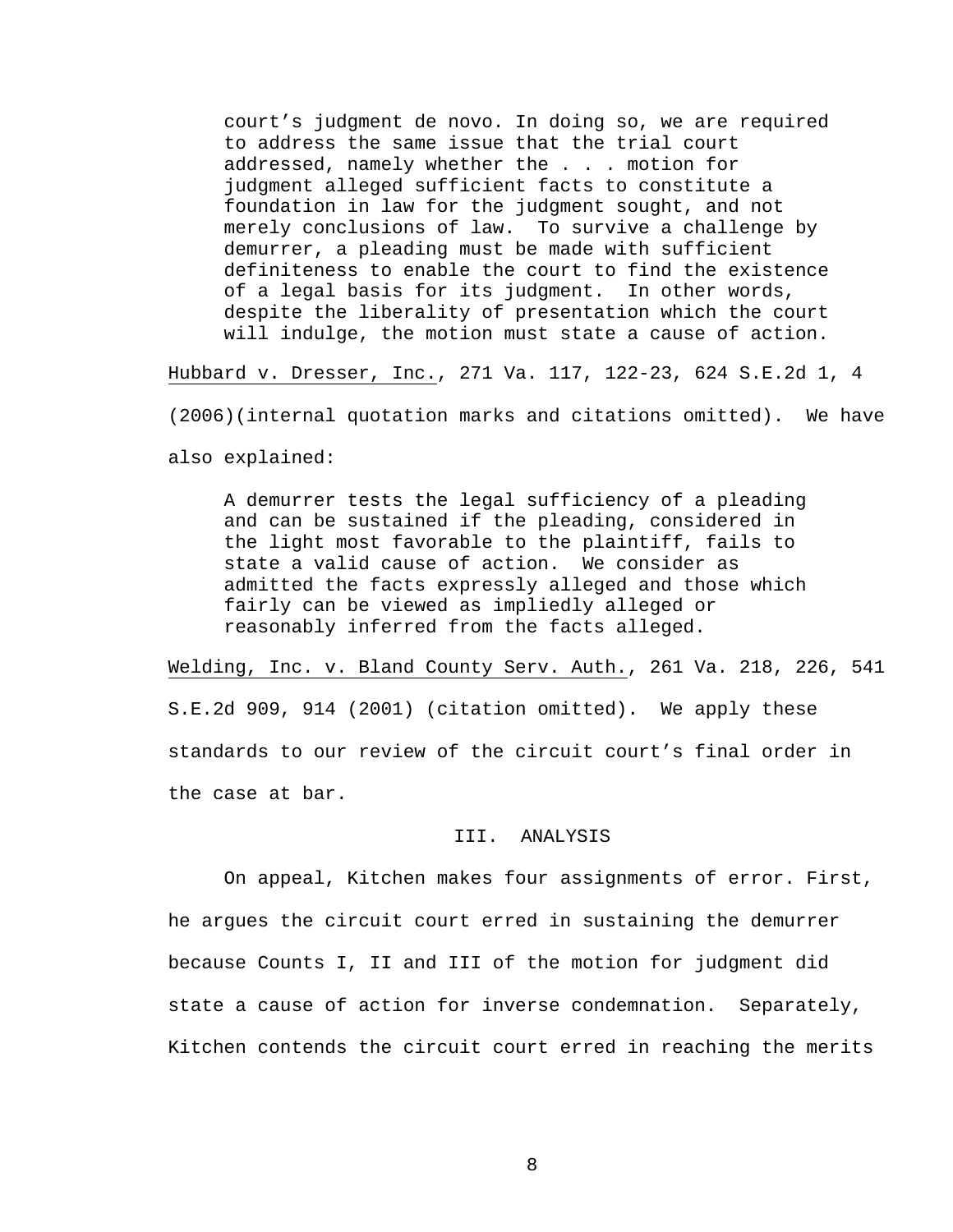of his Fifth Amendment claim under Count I because of its separate holding that the claim was not ripe.

 Kitchen's third assignment of error is that the circuit court erred in determining Code § 8.01-187 precludes the Virginia constitutional claim he makes under Count II of the motion for judgment. Lastly, Kitchen contends the circuit court erred in denying leave to amend the motion for judgment.

A. Cause of Action for Inverse Condemnation

We have described the nature of an inverse condemnation claim as follows:

[A]n inverse condemnation action is a specific type of proceeding based on a constitutionally created right connected to the "taking" or "damaging" of property by the government. To take or damage property in the constitutional sense does not require that the sovereign actually invade or disturb the property. Taking or damaging property in the constitutional sense means that the governmental action adversely affects the landowner's ability to exercise a right connected to the property. Prince William County v. Omni Homes, 253 Va. 59, 72, 481 S.E.2d 460, 467 (1997); City of Lynchburg v. Peters, 156 Va. 40, 48-49, 157 S.E. 769, 772 (1931); Lambert v. City of Norfolk, 108 Va. 259, 265, 61 S.E. 776, 778 (1908). Thus, an action for inverse condemnation is an action seeking redress for the government's action in limiting property rights the landowner holds. In that regard, the act giving rise to the [claim] is not an act aimed at the property, but rather an act that limits the landowner's ability to exercise his property rights without paying the landowner for that limitation.

Richmeade, L.P. v. City of Richmond, 267 Va. 598, 602-03, 594

S.E.2d 606, 609 (2004); see also Burns v. Board of Supervisors, 218 Va. 625, 627, 238 S.E.2d 823, 825 (1977).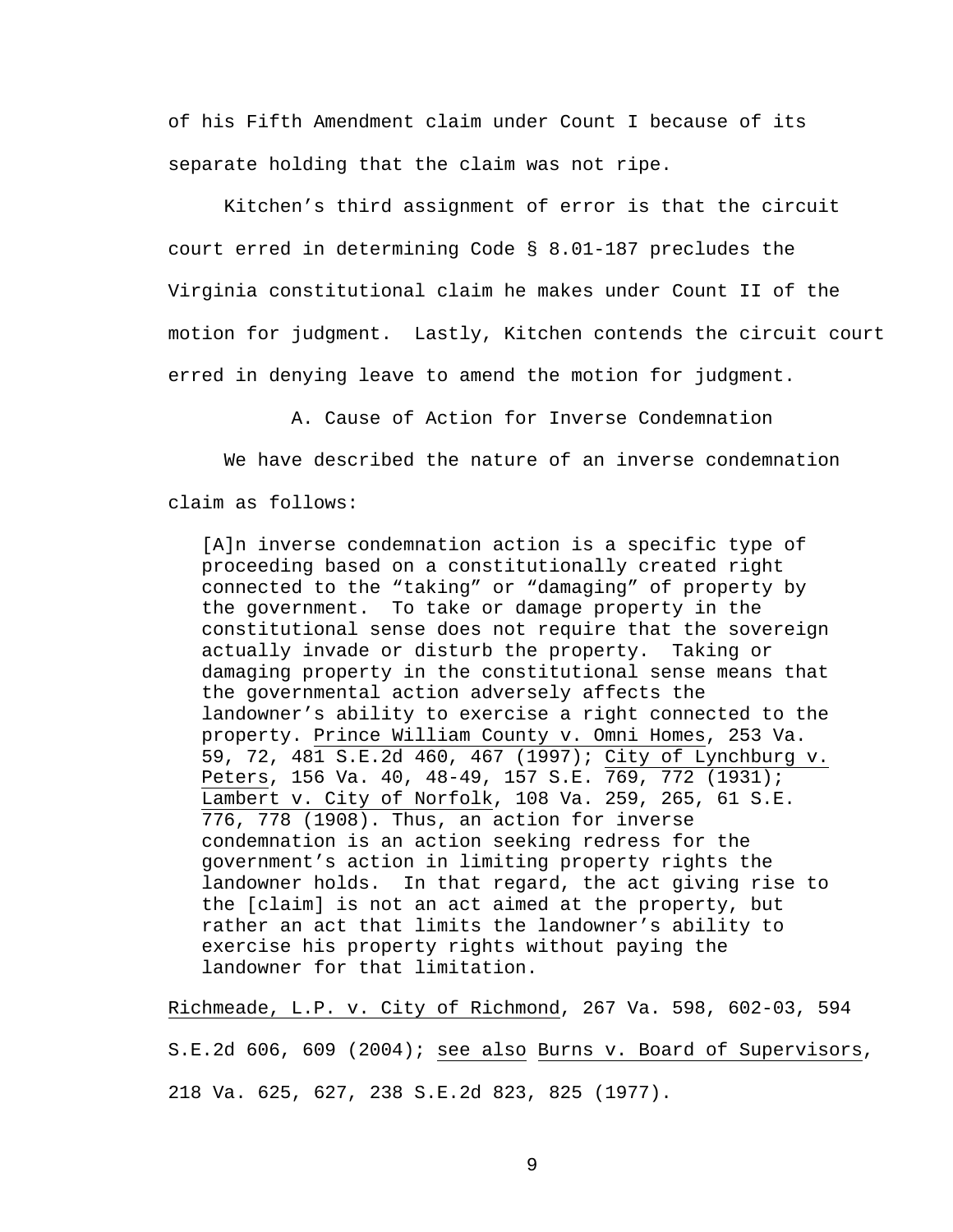Kitchen avers that the circuit court erred in holding, as a matter of law, that a single occurrence of temporary flooding cannot support a cause of action for inverse condemnation. However, even if it were assumed that the circuit court was correct, Kitchen contends that the motion for judgment contained more than sufficient allegations of "regularly recurring flooding" to have survived demurrer even on that point. Kitchen contends that Counts I, II and III sufficiently state a cause of action for inverse condemnation because "sixty-eight (68) separate paragraphs of allegations . . . covering some nineteen (19) pages of text" in the motion for judgment are "far more particularized and specific than the threshold pleading requirements for a sufficient complaint in Virginia" (citing Burns, 218 Va. at 629, 238 S.E.2d at 826; and Bell Atlantic-Virginia, Inc. v. Arlington County, 254 Va. 60, 486 S.E.2d 297 (1997)). Kitchen argues that the circuit court, by requiring specific allegations of when, how, and to what extent the flooding occurred, imposed an "exceptionally heightened and highly specific burden of pleading."

 In response, the City contends "it is clear that the First Amended Motion for Judgment failed to state a claim notwithstanding its conclusory allegation that flooding of some unspecified magnitude occurred in the vicinity of the three [S]ubdivisions on a regular basis." The City asserts that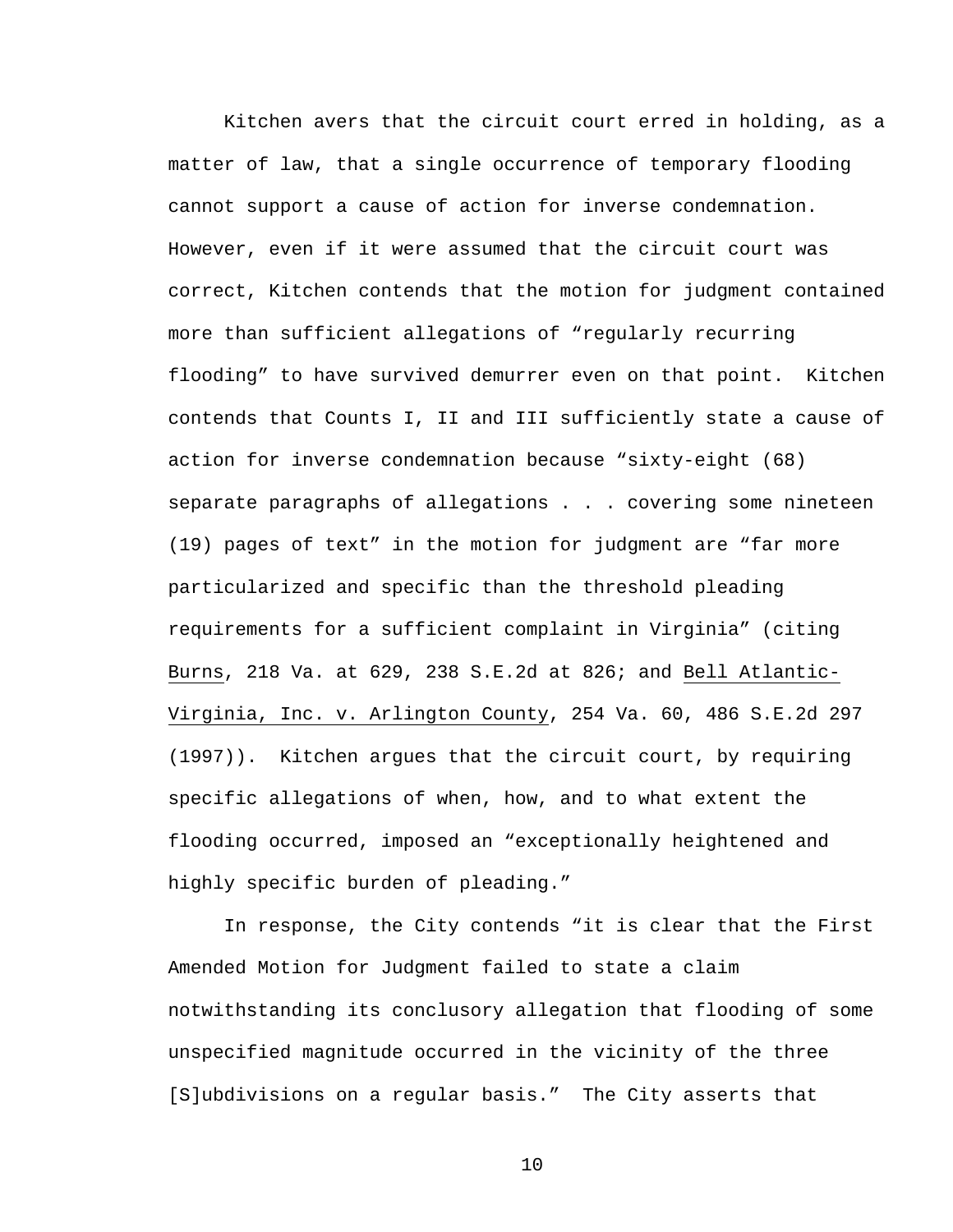Kitchen was required to allege either permanent flooding or regularly recurring flooding on the property to state a legally cognizable claim. The City further argues that Kitchen's motion for judgment "does not involve a locality's failure to accept responsibility or to maintain drainage" and is based on damages from "an act of God." The City contends no liability can be imposed in that circumstance.<sup>[6](#page-10-0)</sup> We agree with Kitchen.

To survive a demurrer, Kitchen was required to plead "sufficient facts to constitute a foundation in law for the judgment sought, and not merely conclusions of law," Hubbard, 271 Va. at 122, 624 S.E.2d at 4, which alleged "government[] action in limiting property rights the landowner holds." Richmeade, 267 Va. at 603, 594 S.E.2d at 609. Counts I, II and III of the motion for judgment plainly allege such facts sufficiently to survive the City's demurrer.

In his motion for judgment, Kitchen alleged "the City's actions and conduct . . . created and caused" the Subdivisions to be "the contingent retention or detention pond areas for

<span id="page-10-0"></span> $\overline{6}$  $6$  The City also argues that a claim for inverse condemnation may not be grounded on government action that amounts to negligence by its employees because an action under 42 U.S.C. § 1983 may not be based on principles of respondeat superior. The City further contends that as a matter of law, "inverse condemnation will not lie unless some positive, official government action causes the damage in question." The final order referenced neither of these grounds in sustaining the demurrer, and the City did not assign cross error to the circuit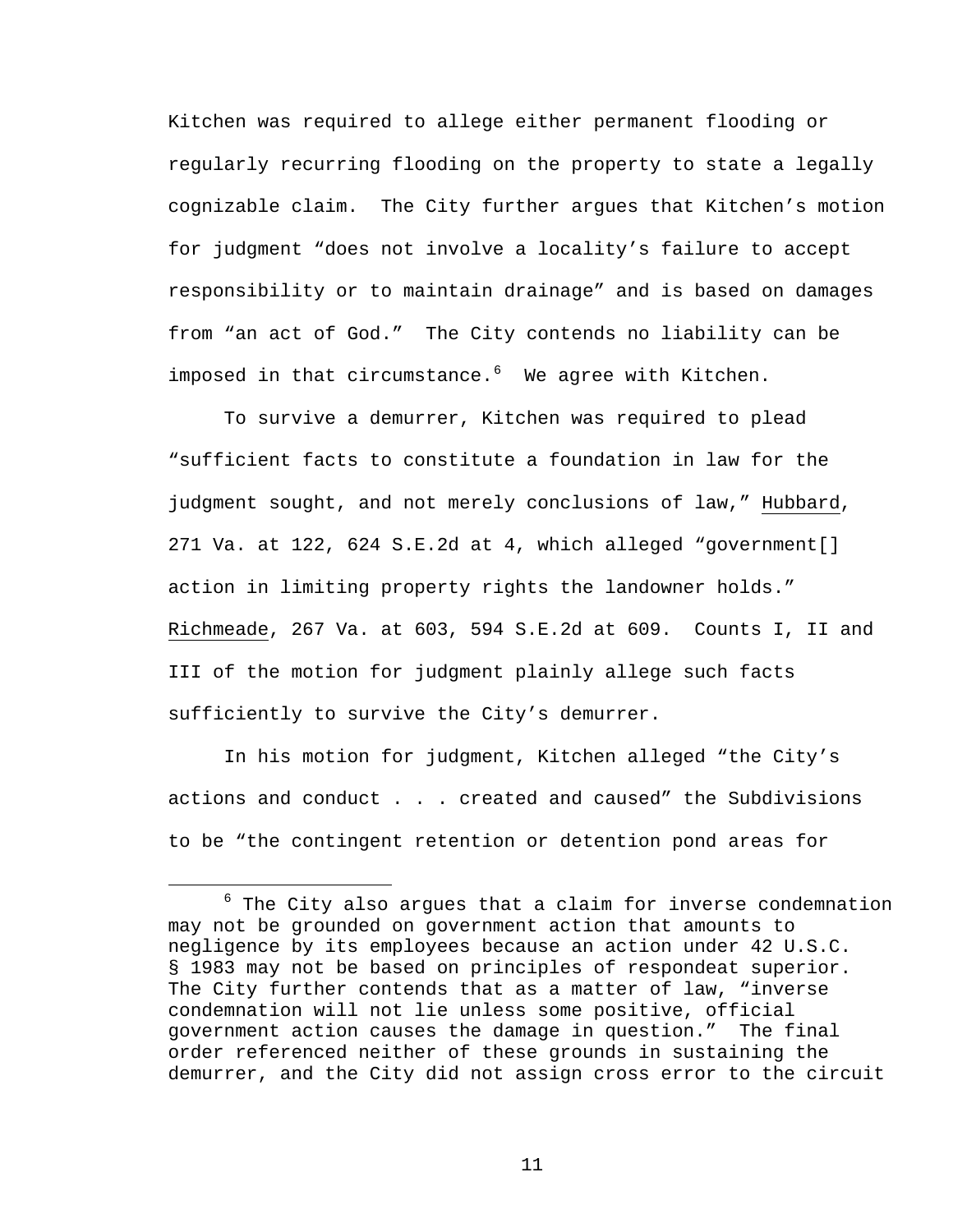water overflowing from the Jones Run and Jones Pond areas." In particular, Kitchen pled in paragraph 9 of the motion for judgment that "as a direct result of prior governmental action" the Subdivisions "had been subjected to a series of frequent and regularly recurring flooding, inundations and/or overflows of water from the Jones Run watercourse." Continuing, paragraph 10 pled that

earlier actions of the Defendant City of Newport News caused such frequent and regularly recurring flooding of and overflow . . . culminated in the catastrophic flooding on September 15-16, 1999; and have continued to cause regularly recurring flooding of and overflows in and about the aforesaid lands and premises on occasions since and after September 15-16, 1999.

(Emphasis in original.) As a consequence of these actions, Kitchen pled "the City did effect a taking of Plaintiffs' private real and personal property for public use." (Emphasis in original.) By this taking the "City did permanently deprive plaintiffs of their property."

 The circuit court's conclusion "that, as a matter of law, a single occurrence of temporary flooding fails to state a cause of action" for inverse condemnation is not before us in this appeal. That conclusion is not relevant to the sustaining of the demurrer because the circuit court recognized the motion for judgment "contains allegations of regularly recurring flooding."

 $\overline{\phantom{0}}$ 

court's failure to rule on its claims. Therefore, we do not consider either of these claims. Rule 5:18; Rule 5:27.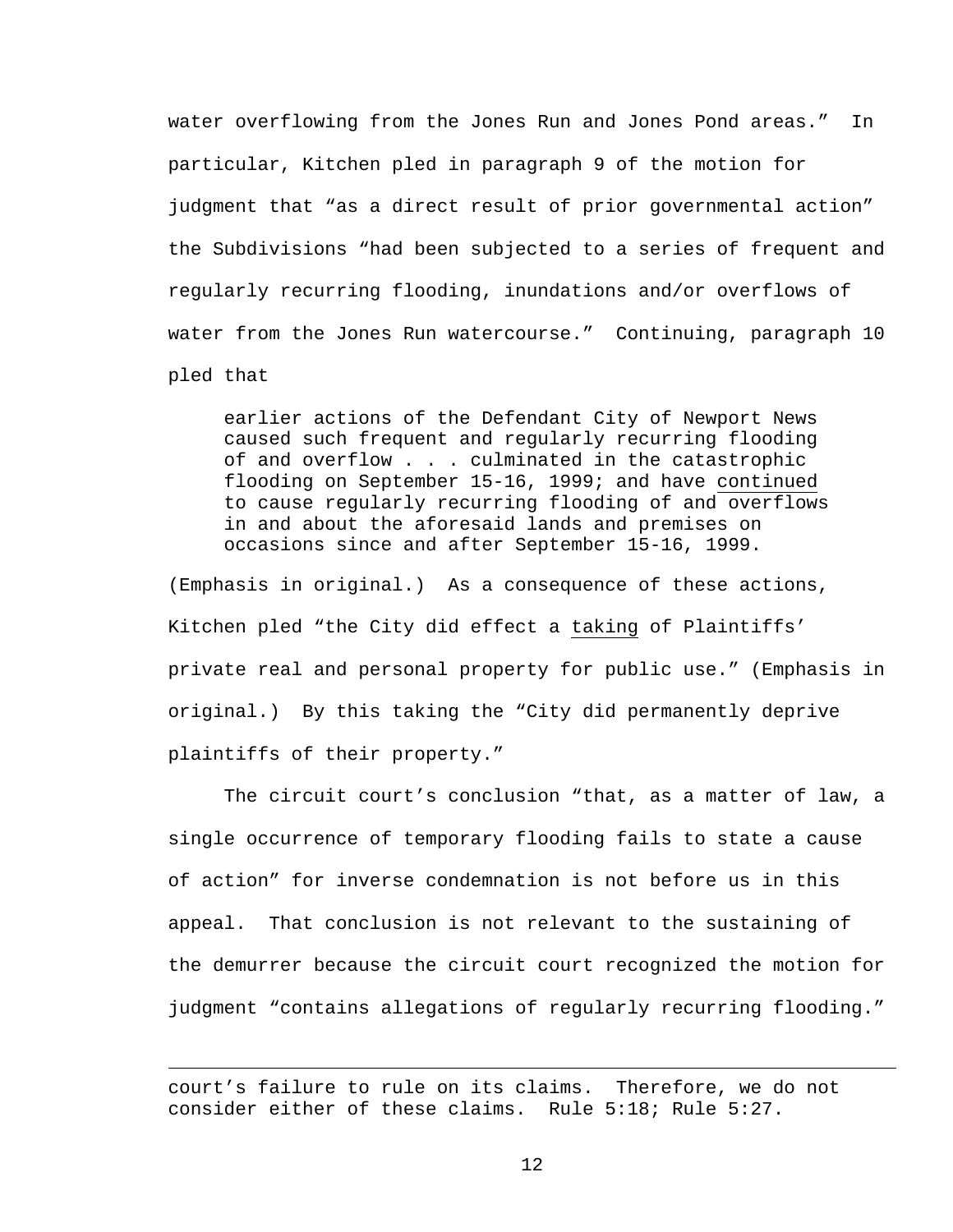Coupled with Kitchen's other allegations, as noted above, the circuit court's analysis should have ended there and resulted in the overruling of the City's demurrer. The circuit court's stated reasons for sustaining the demurrer, because the motion for judgment failed to plead flooding "in the same place and to the same extent as the flooding that occurred in September, 1999" and "whether all or only some of the same parcels of real estate were affected" are not relevant to whether the inverse condemnation cause of action was pled. While those items may be items of evidentiary proof at trial, none was necessary for purposes of the cause of action being sufficient to survive demurrer.<sup>[7](#page-12-0)</sup> Richmeade, 267 Va. at 602-03, 594 S.E.2d at 609; Burns, 218 Va. at 627, 238 S.E.2d at 825; Bell Atlantic-Virginia, 254 Va. at 61-63, 486 S.E.2d at 298-99.

As the foregoing illustrates, Kitchen did not plead conclusions of law, but alleged specific, factual actions of the City which resulted in a taking of property. Such pleading meets the requirements for stating a cause of action for inverse condemnation as we recognized in Richmeade. 267 Va. at 602-03, 594 S.E.2d at 609; See also Burns, 218 Va. at 627, 238 S.E.2d at 825; Bell Atlantic-Virginia, 254 Va. at 61-63, 486 S.E.2d at

<span id="page-12-0"></span> <sup>7</sup>  $^7$  As stated in Bell Atlantic-Virginia, "[w]e express no opinion, however, whether such a claim will be viable after the facts are fully developed by the evidence." 254 Va. at 63 n.3, 486 S.E.2d at 299 n.3.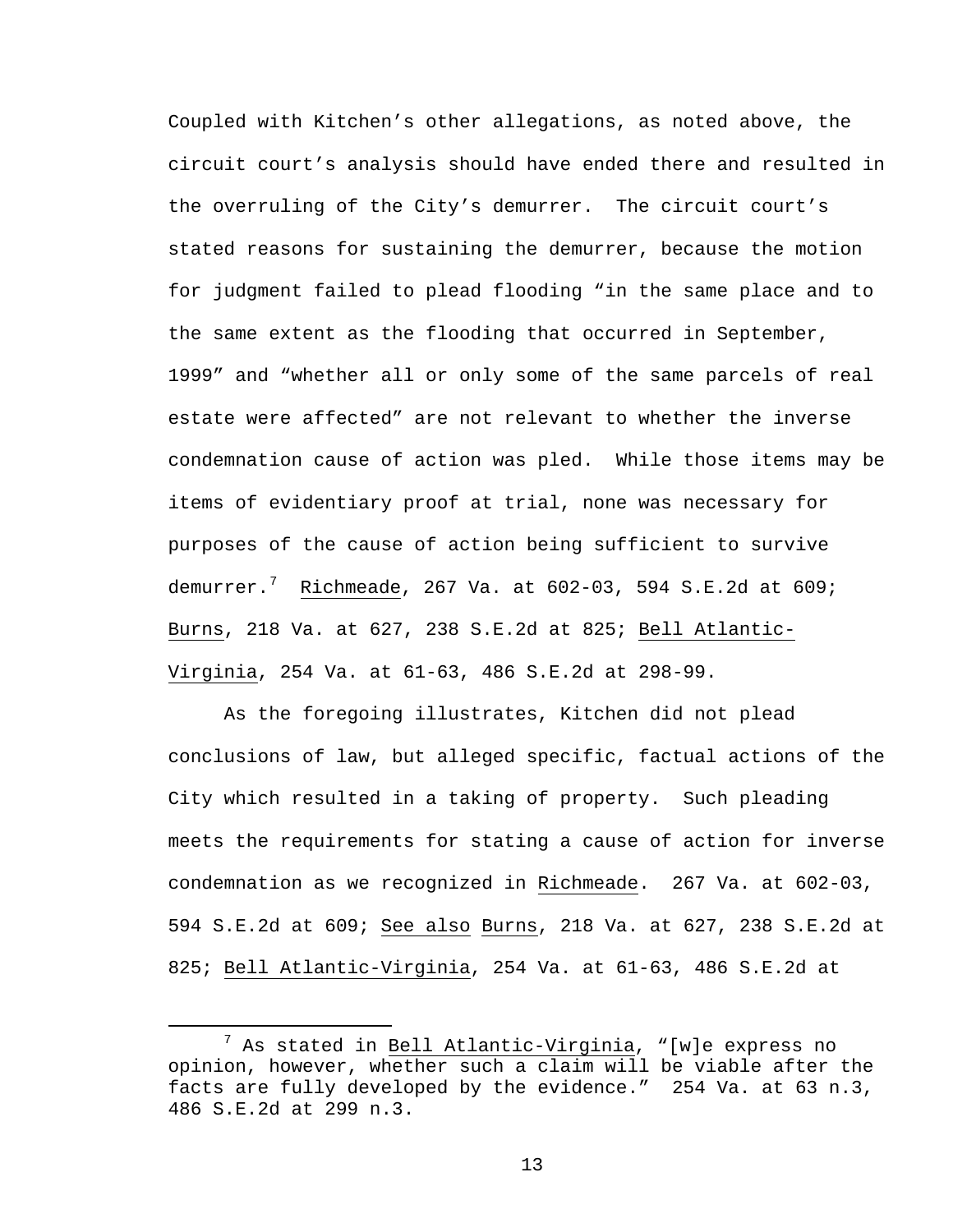298-99. Therefore, the circuit court's judgment concluding that Counts I, II and III "fail[] to state facts upon which the relief demanded can be granted" and sustaining the demurrer was error.

#### B. Ripeness

In his second assignment of error, Kitchen argues the circuit court "erred in reaching the merits of the legal sufficiency" of Count I (the Fifth Amendment Claim) because the court ruled that Count I "is not ripe for consideration." Kitchen argues "[i]t is manifest that Count I cannot be both ripe for consideration and thus demurrable on its merits, and at the same time, in the same Order, not ripe for consideration." (Emphasis in original.) He contends that if Count I was not ripe for adjudication, the circuit court "should have held Count One in abeyance for further consideration only after the dismissal of Counts Two and Three."

 The City responds that the circuit court correctly dismissed Count I as not ripe because the "United States Supreme Court has made it clear that litigation of a Fifth Amendment claim is premature unless there has been an adverse final judgment in a state law inverse condemnation proceeding." Citing Williamson County Reg'l Planning Comm'n v. Hamilton Bank, 473 U.S. 172 (1985), the City contends "a Virginia plaintiff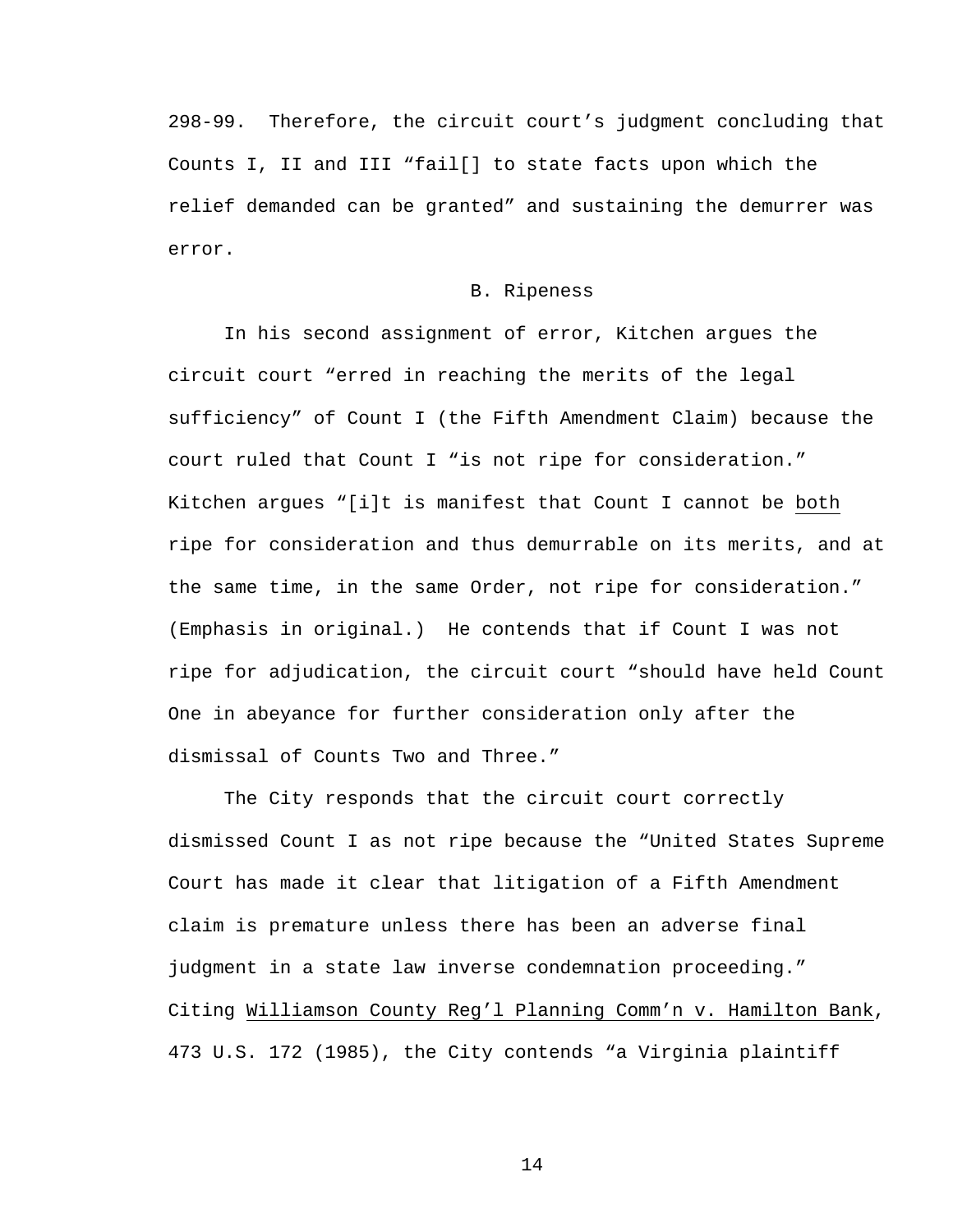must seek a remedy under state law without success before a court may consider his claim under federal law." We disagree.

 Although the circuit court's final order seems to provide contradictory rulings as to Count I in that it is not ripe for consideration but nonetheless on the merits fails to state a claim as a matter of law, the inconsistencies are of no moment in resolving this appeal. As stated above, sustaining the demurrer as to Count I for failure to plead a cause of action was error. In addition, the circuit court's alternative ruling on ripeness was error.

In Williamson County, the United States Supreme Court held:

The Fifth Amendment does not proscribe the taking of property; it proscribes taking without just compensation. Nor does the Fifth Amendment require that just compensation be paid in advance of, or contemporaneously with, the taking; all that is required is that a "'reasonable, certain and adequate provision for obtaining compensation'" exist at the time of the taking. If the government has provided an adequate process for obtaining compensation, and if resort to that process "[yields] just compensation," then the property owner "has no claim against the Government" for a taking. Thus, we have held that taking claims against the Federal Government are premature until the property owner has availed itself of the process provided by the Tucker Act, 28 U.S.C. § 1491. Similarly, if a State provides an adequate procedure for seeking just compensation, the property owner cannot claim a violation of the Just Compensation Clause until it has used the procedure and been denied just compensation.

473 U.S. at 195 (1985) (citations omitted). The Supreme Court further noted that "because the Fifth Amendment proscribes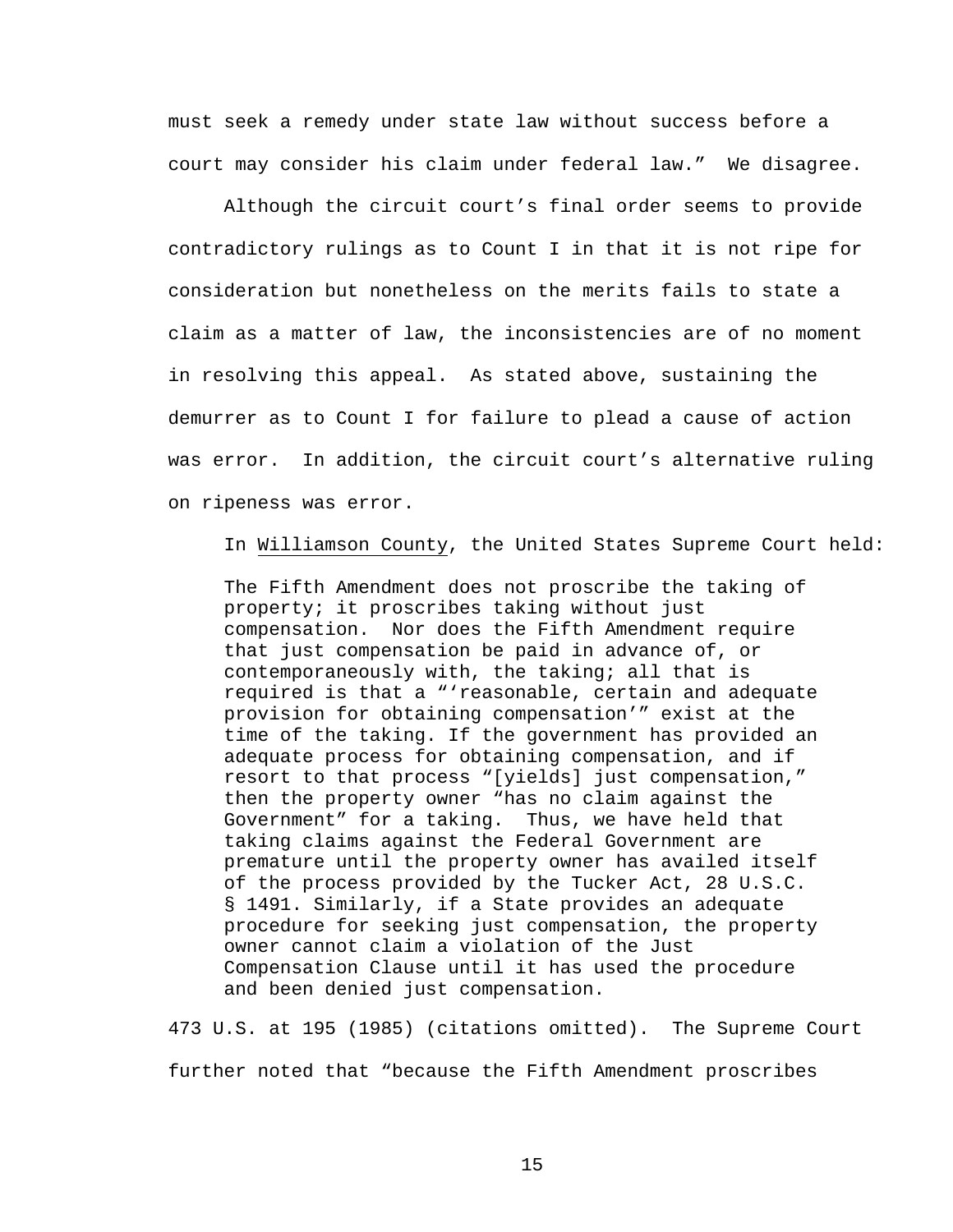takings without just compensation, no constitutional violation occurs until just compensation has been denied. The nature of the constitutional right therefore requires that a property owner utilize procedures for obtaining compensation before bringing a § 1983 action." 473 U.S. at 194, n.13.

 In the two decades following Williamson County, some confusion developed as to whether that decision pronounced a state law exhaustion of remedies requirement before a plaintiff could bring a federal takings claim.<sup>[8](#page-15-0)</sup> In San Remo Hotel, L.P. v. City & County of San Francisco, 545 U.S. 323 (2005), the Supreme Court specifically rejected the "contention that Williamson County forbids plaintiffs from advancing their federal claims in state courts." 545 U.S. at 346.

The requirement that aggrieved property owners must seek "compensation through the procedures the State has provided for doing so," does not preclude state courts from hearing simultaneously a plaintiff's request for compensation under state law and the claim that, in the alternative, the denial of compensation would violate the Fifth Amendment of the Federal Constitution. Reading Williamson County to preclude

<span id="page-15-0"></span><sup>8</sup> See\_e.g., J. David Breemer, Overcoming Williamson County's Troubling State Procedures Rule: How the England Reservation, Issue Preclusion Exceptions, and the Inadequacy Exception Open the Federal Courthouse Door to Ripe Takings Claims, 18 J. Land Use & Envtl. Law 209, 265 n. 183 (Spring 2003) ("when a would-be federal court litigant ventures to state court to exhaust any potential avenues of obtaining compensation, in order to establish that a taking 'without just compensation' has actually occurred as required by Williamson County, he finds himself forced to raise the federal law takings claim even though he would prefer to reserve the federal claim for resolution in a section 1983 suit brought in federal court").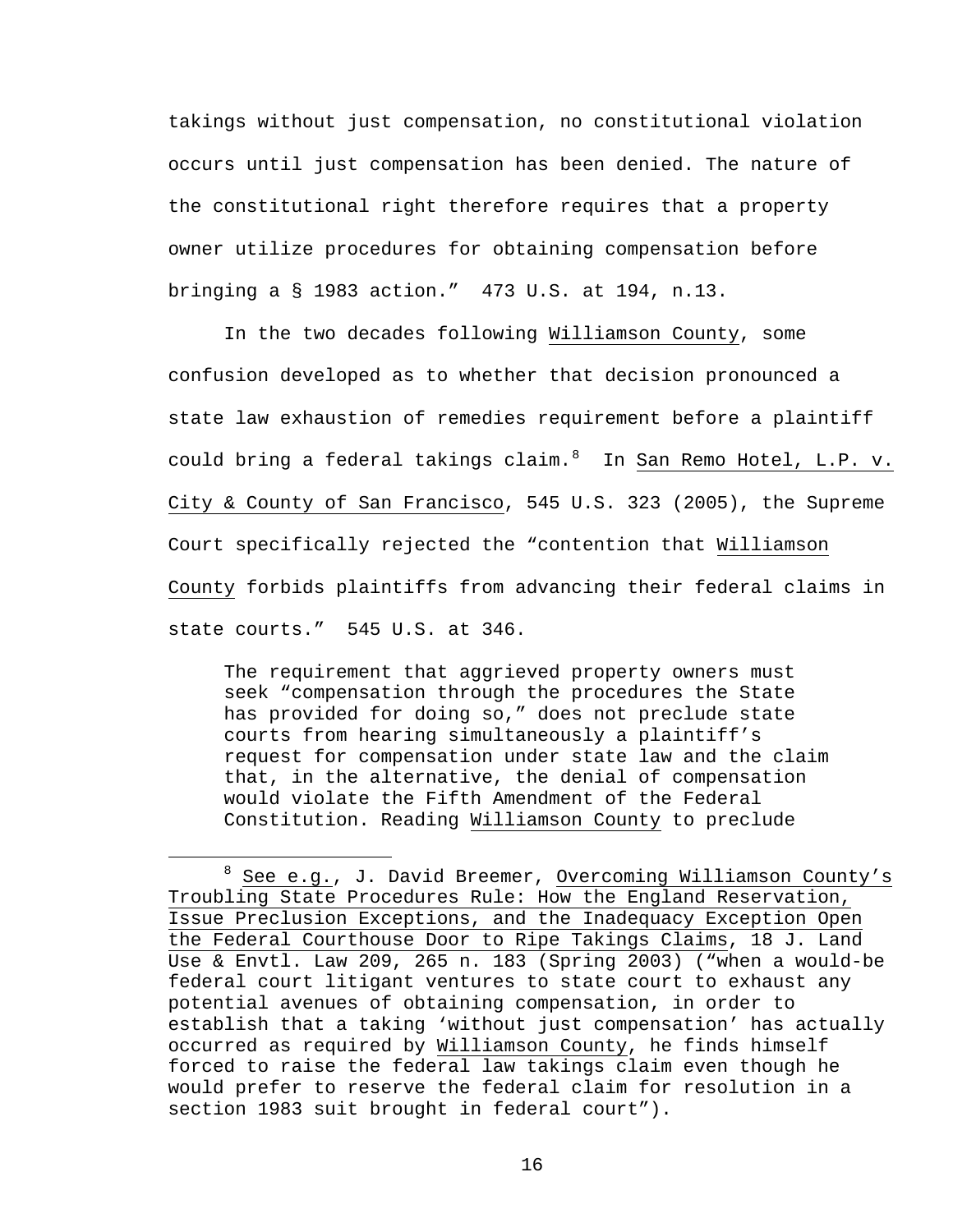plaintiffs from raising such claims in the alternative would erroneously interpret our cases as requiring property owners to 'resort to piecemeal litigation or otherwise unfair procedures.'

545 U.S. at 346 (citations omitted). The concurring opinion in

#### San Remo Hotel noted:

Indeed, in some States the courts themselves apply the state-litigation requirement from Williamson County, refusing to entertain any federal takings claim until the claimant receives a final denial of compensation through all the available state procedures. This precludes litigants from asserting their federal takings claim even in state court. . . . Williamson County does not command that the state courts themselves impose the state-litigation requirement.

Id. at 351 n.2. (Rehnquist, C.J., with whom O'Connor, Kennedy, and Thomas JJ., join, concurring) (citations and emphasis omitted).

 Based on San Remo Hotel, we are persuaded that contrary to the City's contentions, Kitchen was not required to seek a remedy under state law (Counts II and III) without success before the circuit court could consider his Fifth Amendment claim (Count I). Further, there is no Virginia rule requiring that result. Kitchen was entitled to pursue his Fifth Amendment claims simultaneously with his state law claims. $9$  Therefore, the

<span id="page-16-0"></span> <sup>9</sup>  $9$  While a court may consider both the federal and state takings claims together, nothing in this opinion should be construed to create a requirement that such claims be adjudicated simultaneously. Depending on the facts of a particular case, a court may appropriately exercise discretion in determining the order or method by which it will hear the state and federal claims. As Kitchen suggested in this case,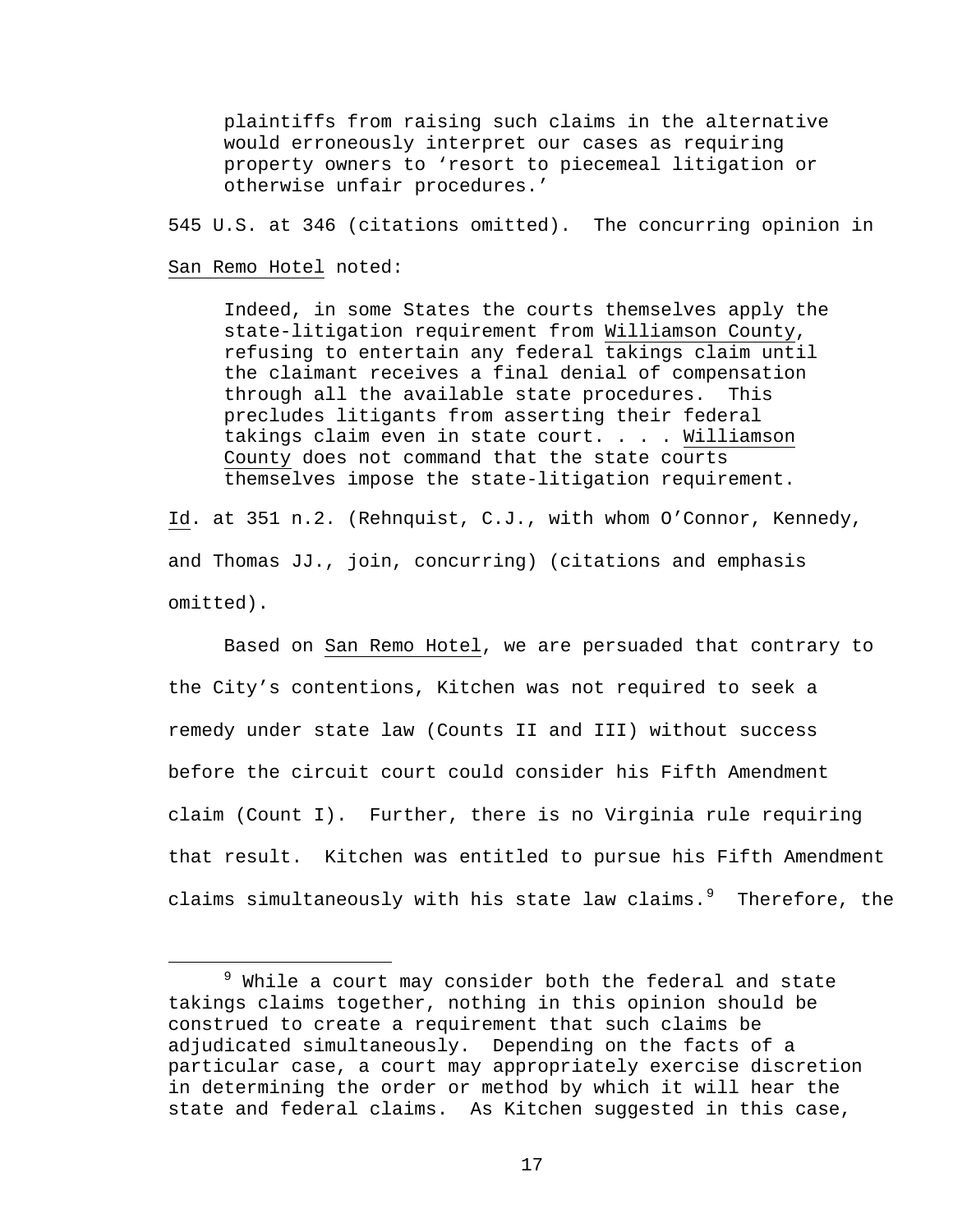circuit court erred in holding that Count I was not ripe for consideration.

### C. Code § 8.01-187

Kitchen also assigns error to the circuit court's dismissal of his Virginia constitutional claim under Count II. According to the circuit court, that Count "fails to state a cause of action because Section 8.01-187 of the Code of Virginia constitutes an inverse condemnation claimant's exclusive remedy against a municipal corporation." Kitchen argues that Code § 8.01-187 is not the exclusive remedy for plaintiffs seeking just compensation after a taking, and that our jurisprudence supports the independent right to a jury trial for the Virginia Constitutional claim.

 The City responds that the circuit court did not err and that Code § 8.01-187 does constitute the exclusive remedy for inverse condemnation against a municipal government. Citing Chaffinch v. Chesapeake & Potomac Tel. Co., 227 Va. 68, 313 S.E.2d 376 (1984), the City argues that Code § 8.01-187 became the sole remedy in lieu of the self-executing provisions of the

 $\overline{\phantom{0}}$ 

the better course could be to try the state claims first while holding the federal claim for later adjudication. In other circumstances, judicial economy and the facts presented may better warrant a joint trial. What the circuit court cannot do is dismiss the federal claim solely because a similar state claim is pending.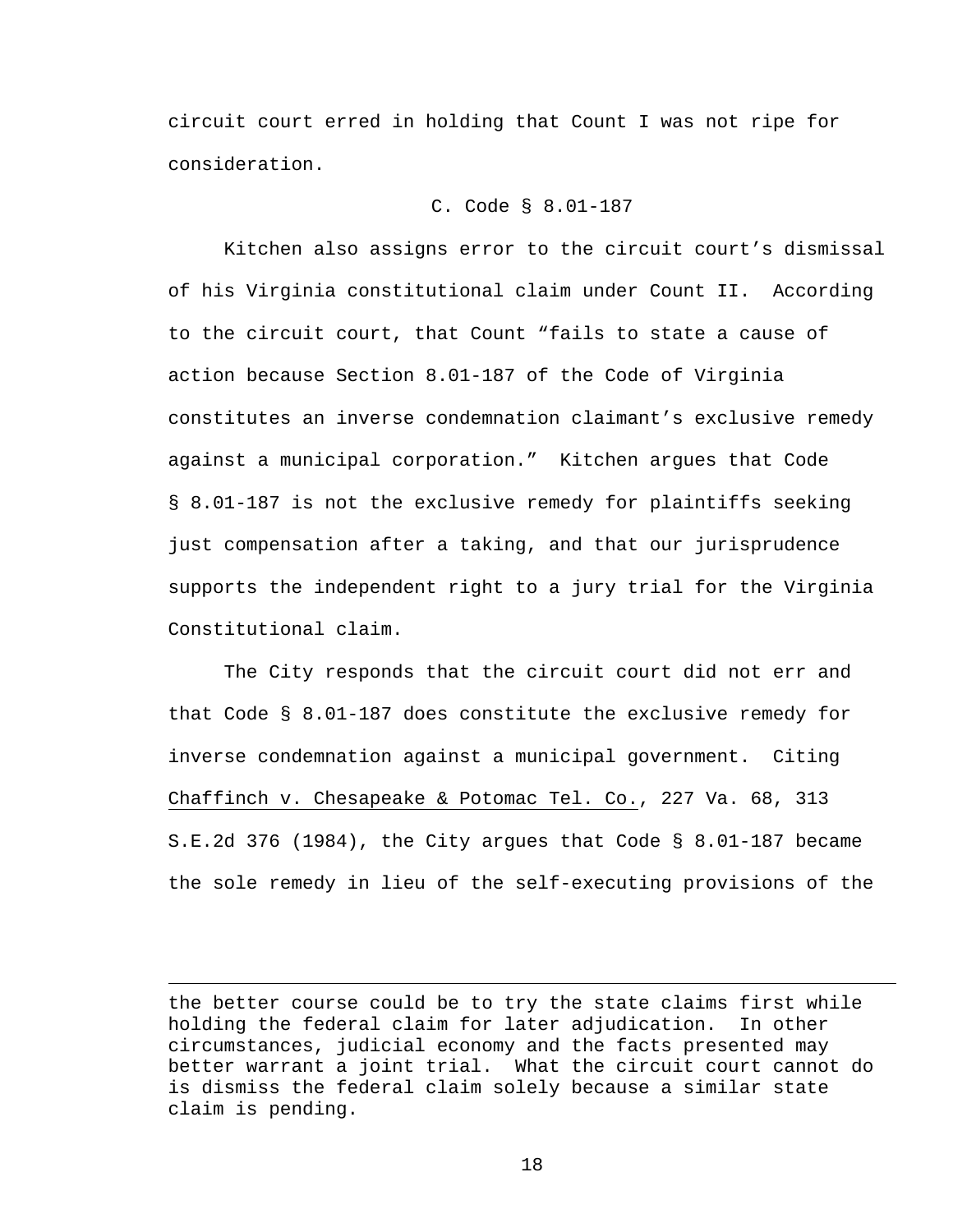Virginia Constitution when that statute was adopted by the General Assembly. We disagree.

Article I, Section 11 of the Constitution of Virginia provides that private property shall not be taken or damaged for public use without just compensation. That section "is selfexecuting and permits a property owner to enforce his constitutional right to just compensation in a common law action. We have held that such an action is not a tort action; rather, it is a contract action and, therefore, is not barred by the doctrine of sovereign immunity." Bell Atlantic-Virginia, 254 Va. at 62, 486 S.E.2d at 298; Jenkins v. County of Shenandoah, 246 Va. 467, 470, 436 S.E.2d 607, 609 (1993); Burns, 218 Va. at 627, 238 S.E.2d at 825.

Code § 8.01-187 also provides a statutory remedy to determine compensation for property taken or damaged:

Whenever it is determined in a declaratory judgment proceeding that a person's property has been taken or damaged within the meaning of Article I, Section 11 of the Constitution of Virginia and compensation has not been paid or any action taken to determine the compensation within sixty days following the entry of such judgment order or decree, the court which entered the order or decree may, upon motion of such person after reasonable notice to the adverse party, enter a further order appointing condemnation jurors to determine the compensation. The appointment of condemnation jurors and all proceedings thereafter shall be governed by the procedure prescribed for the condemning authority.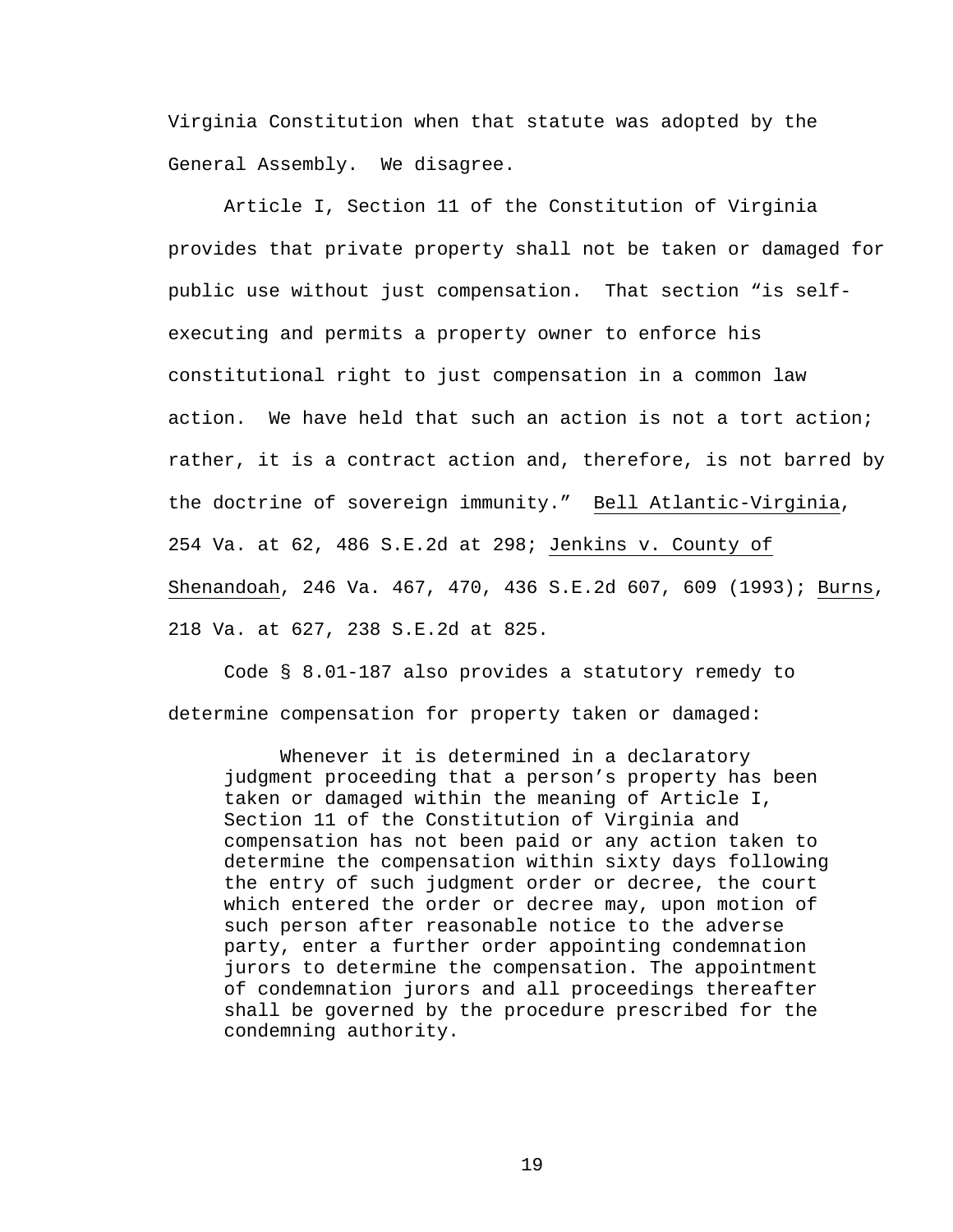Our holding in Chaffinch is instructive on whether Code § 8.01-187 is the exclusive remedy for compensation when property is taken or damaged. In Chaffinch, a homeowner filed a motion for judgment, claiming damages against a public service telephone company for damage to his property. 227 Va. at 69-70, 313 S.E.2d at 377. The circuit court granted the telephone company's motion to dismiss on the grounds that Code § 8.01-187 was the exclusive remedy when a plaintiff alleges that his property has been taken by a condemning authority. 227 Va. at 70-71, 313 S.E.2d at 378.

On appeal, this Court reversed and stated Code § 8.01-187 "disturbs no vested rights and creates no new obligation. It merely supplies another remedy to enforce existing rights." Id. at 71, 313 S.E.2d at 378 (citation and emphasis omitted).

We then considered the history of Code § 8.01-187 and explained:

This statute was first added to the Declaratory Judgments Act soon after our analysis of that Act in Williams v. Bank of Norfolk, 203 Va. 657, 125 S.E.2d 803 (1962). There, we said:

Declaratory judgments "are intended to supplement rather than to supersede ordinary causes of action and to relieve litigants of the common law rule that no declaration of rights may be judicially adjudged until a right has been violated. Preventive relief is the moving purpose. Whether or not jurisdiction shall be taken is within the sound discretion of the trial court. Something more than an 'actual controversy'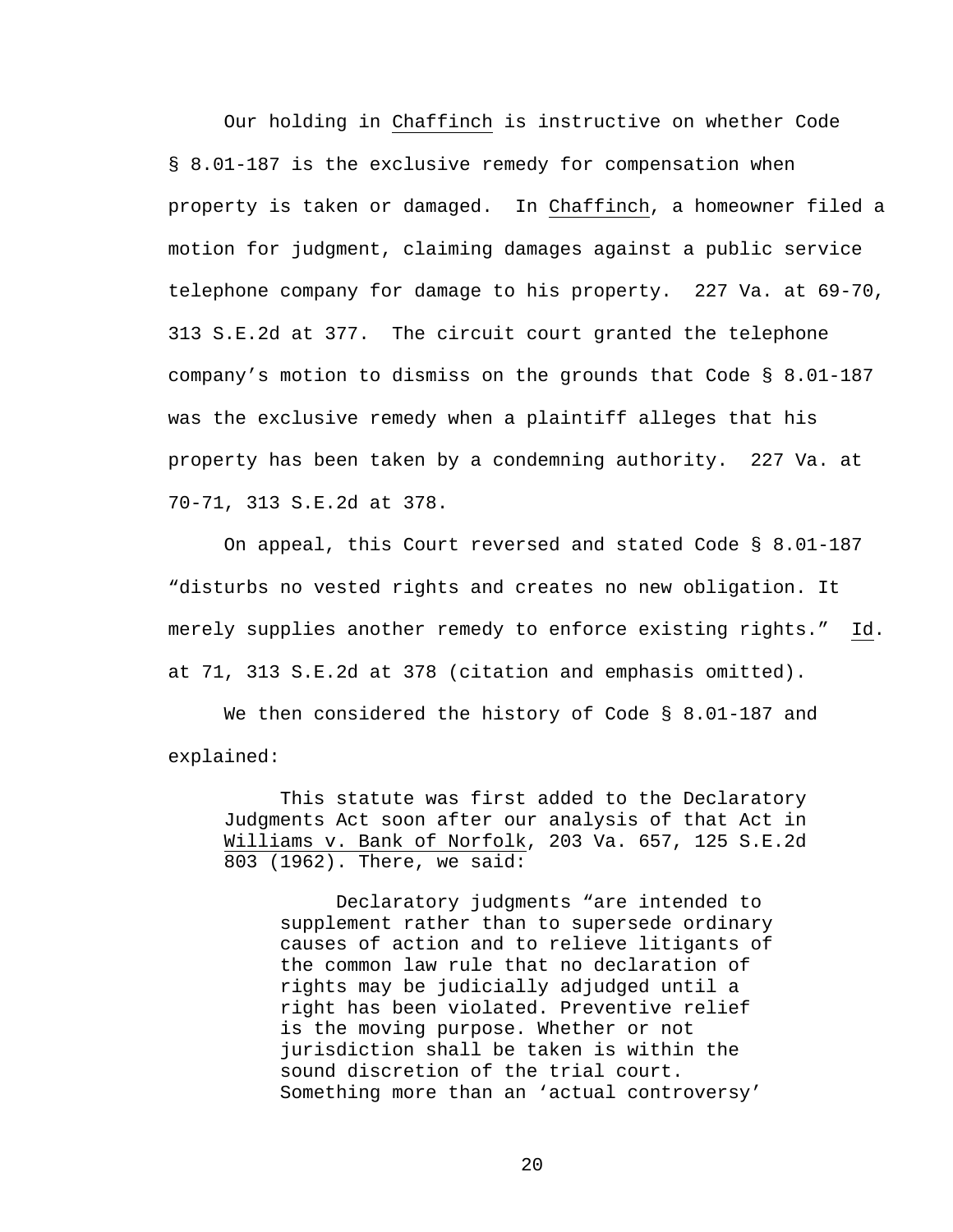is necessary. In common cases where a right has matured or a wrong has been suffered, customary processes of the court, where they are ample and adequate, should be adopted."

Id. at 662, 125 S.E.2d at 806-07 (quoting American Nat. Bk. v. Kushner, 162 Va. 378, 386, 174 S.E. 777, 780 (1934)). In Morris v. Tunnel District, [203 Va. 196, 123 S.E.2d 398 (1962)], an inverse condemnation case decided earlier the same year, we had recognized a common law right of action. The General Assembly was aware of these decisions when it enacted Code § 8.01-187, and we believe that if it had intended the statutory proceeding "to supersede ordinary causes of action", it would have said so on the face of the statute. It did not, and we will not assume that the omission was an oversight.

Id. at 72, 313 S.E.2d at 378-79.

Had our inquiry ended there, as perhaps it should, the issue before us would have long ago been resolved. However, we left open the issue of whether the Code § 8.01-187 remedy was exclusive when a claim was made against the Commonwealth or one of its political subdivisions entitled to sovereign immunity as opposed to a private entity with powers of eminent domain:

when an inverse condemnation claim is asserted against the sovereign or one of its agencies or political subdivisions, there is some logic in the argument that the statutory mechanism was intended to be the sole remedy available. But the logic fails altogether when the claim is one asserted against other parties. Public service companies have never enjoyed immunity from liability for damaging private property . . . .

Id. at 72, 313 S.E.2d at 378 (emphasis added). We then held that Code § 8.01-187 is "a statutory remedy [which] does not preempt common law remedies against a non-sovereign entity vested with the power of eminent domain unless the statute,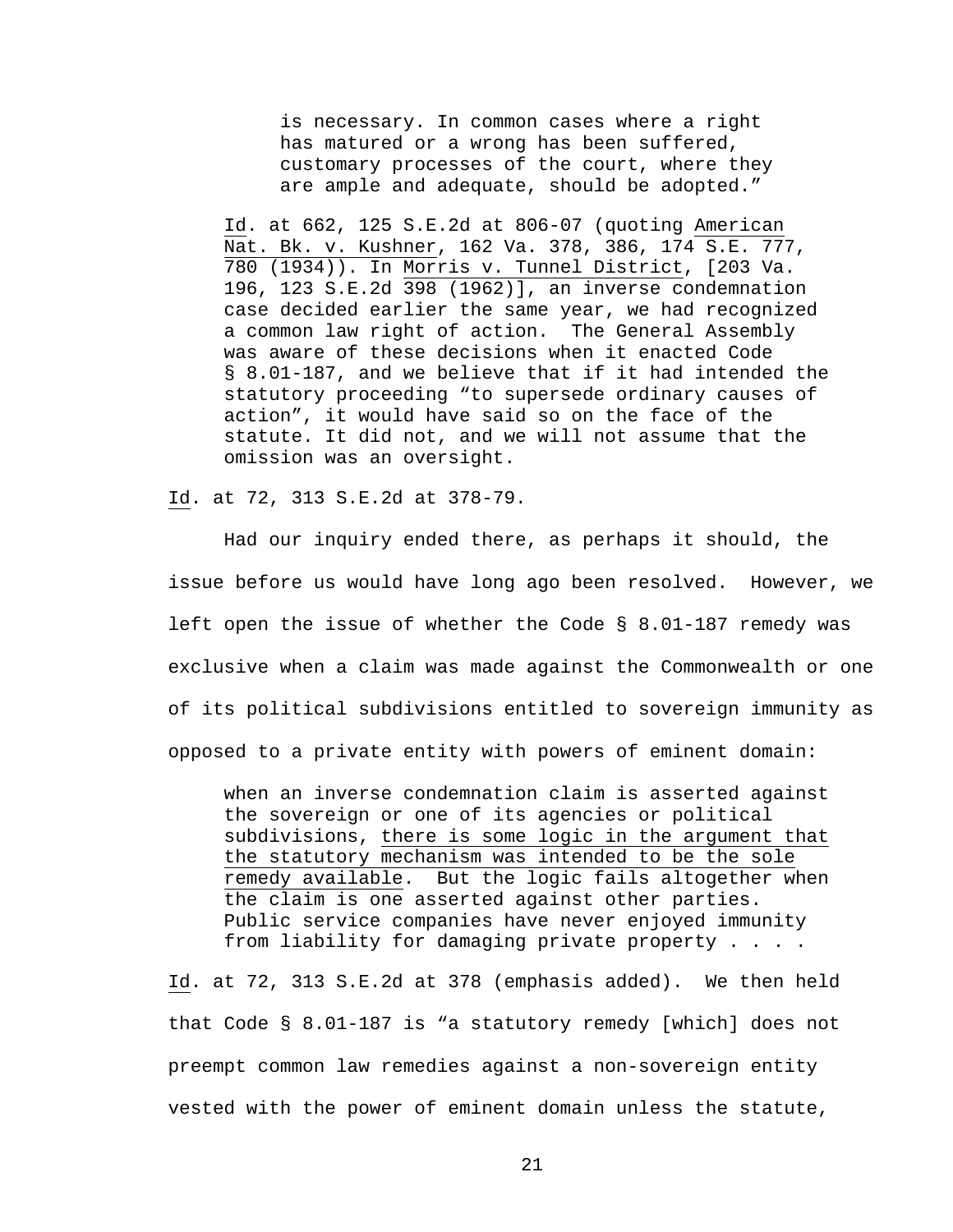expressly or by necessary implication, so provides." Id. at 72- 73, 313 S.E.2d at 379.

 Since our decision in Chaffinch, we have considered two other cases where a takings claim was made against a political subdivision of the Commonwealth under Article I, Section 11 of the Constitution. See Hampton Rds. Sanitation Dist. v. McDonnell, 234 Va. 235, 360 S.E.2d 841 (1987) and Jenkins v. County of Shenandoah, 246 Va. 467, 436 S.E.2d 607 (1993). The parties plaintiff in each case prevailed on their right to make the constitutional claim because, as we stated in Jenkins, Article I, Section 11 "is self-executing [and] permits a landowner to enforce his constitutional right to compensation in a common law action both 'where his property is taken for public uses and where it is damaged for public uses, irrespective of whether there be negligence in the taking or the damage.' " 246 Va. at 470, 436 S.E.2d at 609 (citation and emphasis omitted). However, in neither case was the issue of Code § 8.01-187 as an exclusive remedy before the Court. See McDonnell, 234 Va. at 238 n.2, 360 S.E.2d at 843 n.2 ("Code § 8.01-187 . . . now may provide the exclusive remedy for art. I, § 11 claims asserted against the sovereign, its agencies and political subdivisions. The question, however, is not before us in this appeal").

 The issue is squarely before us in this case, and we hold Code § 8.01-187 is not the exclusive remedy for claimants making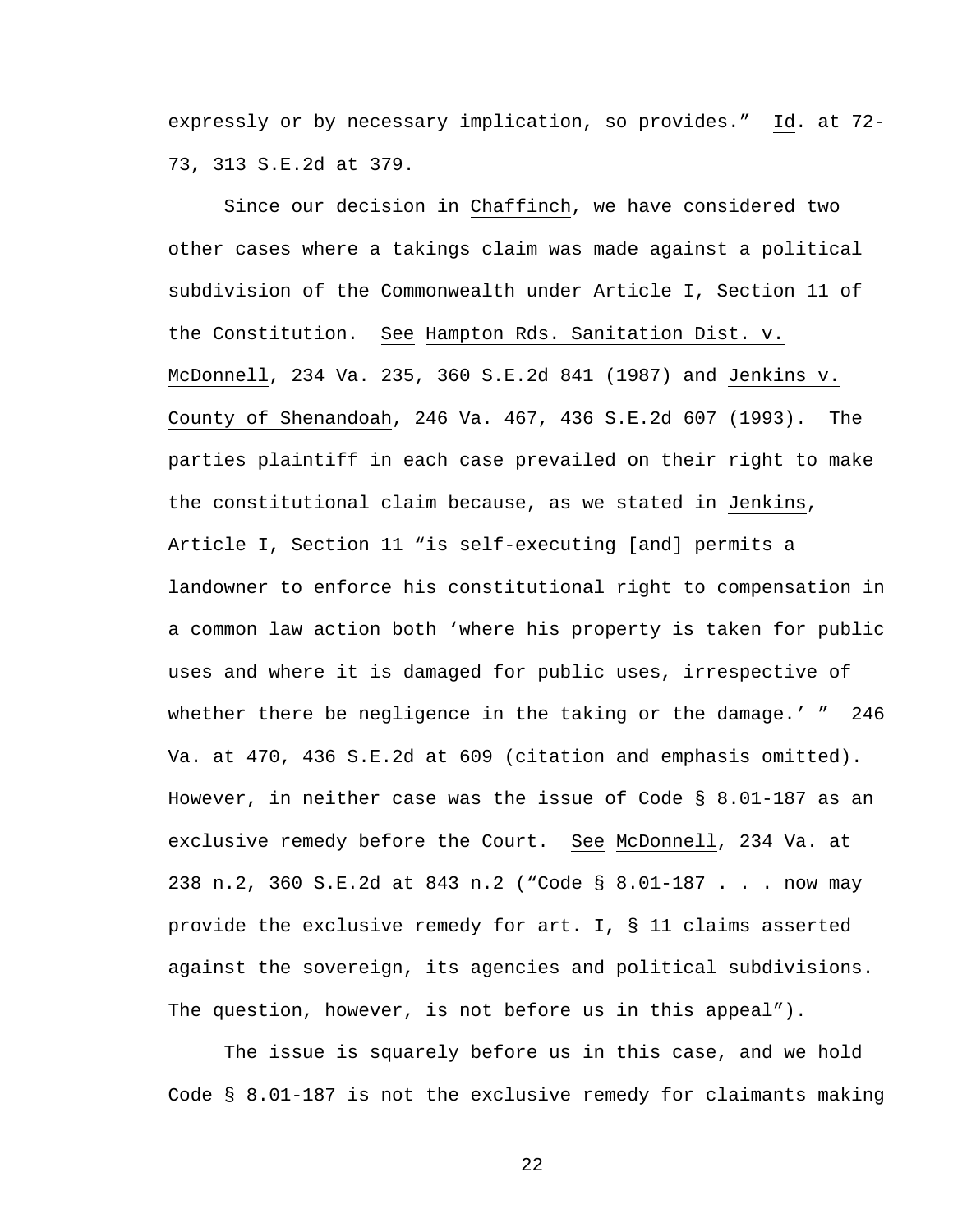an inverse condemnation claim against a political subdivision of the Commonwealth. As we have said many times before, the provisions of Article I, Section 11 are "self-executing." See Jenkins, 246 Va. at 470, 436 S.E.2d at 609; Burns, 218 Va. at 627, 238 S.E.2d at 825; Morris v. Elizabeth River Tunnel Dist., 203 Va. 196, 198, 123 S.E.2d 398, 400 (1962); Heldt v. Elizabeth River Tunnel Dist., 196 Va. 477, 482, 84 S.E.2d 511, 515 (1954). The enactment of Code  $\S$  8.01-187 does not change that analysis or evidence an intent on the part of the General Assembly to limit the right to make the constitutional takings claim.

As we said in Chaffinch, Code § 8.01-187 "disturbs no vested rights and creates no new obligation. It merely supplies another remedy to enforce existing rights." 227 Va. at 71, 313 S.E.2d at 378 (citation and emphasis omitted). As we also stated in Chaffinch, the General Assembly was well aware of our earlier decisions on the constitutional cause of action, and "if it had intended the statutory proceeding 'to supersede ordinary causes of action', it would have said so on the face of the statute. It did not, and we will not assume that the omission was an oversight." 227 Va. at 72, 313 S.E.2d at 379 (citation omitted). To read the statute otherwise would be to add language to the statute, and we refrain from doing so. See Signal Corp. v. Keane Fed. Sys., 265 Va. 38, 46, 574 S.E.2d 253, 257 (2003). ("In this Commonwealth, courts are required to